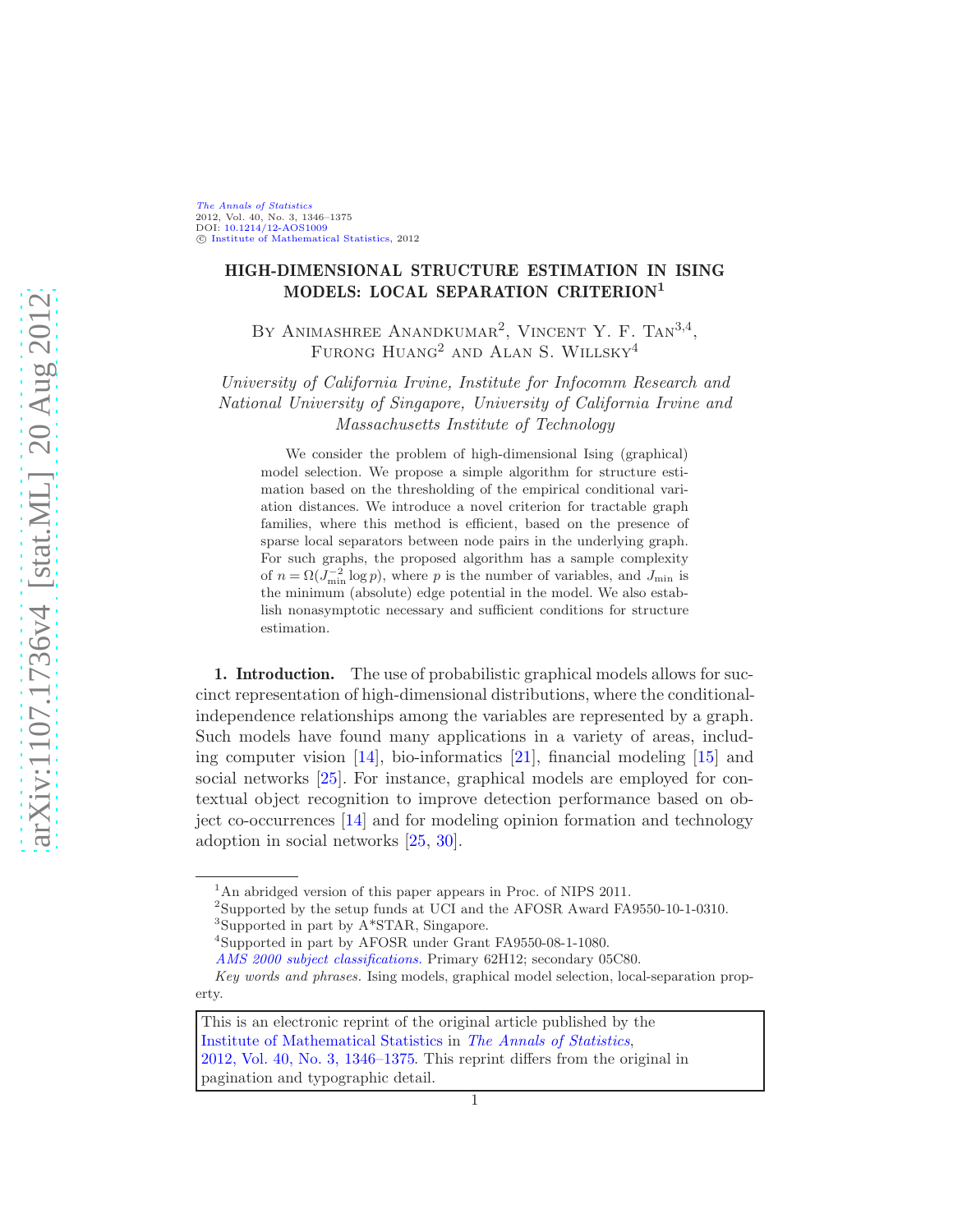A major challenge involving graphical models is structure estimation, given samples drawn from the model. It is known that such a learning task is NP-hard [\[7,](#page-28-4) [27](#page-29-1)]. This challenge is compounded in the high-dimensional regime, where the number of available observations is typically much smaller than the number of dimensions (or variables). It is thus imperative to design efficient algorithms for structure estimation of graphical models with low sample complexity.

In their seminal work, Chow and Liu presented an efficient algorithm for structure estimation of tree-structured graphical models based on a maximum weight spanning tree algorithm [\[16](#page-28-5)]. Since then, various algorithms have been proposed for structure estimation of sparse graphical models. They can be broadly classified into two categories: combinatorial algorithms  $[10, 39]$  $[10, 39]$  $[10, 39]$  $[10, 39]$  and those based on convex relaxation  $[11, 37, 41, 42]$  $[11, 37, 41, 42]$  $[11, 37, 41, 42]$  $[11, 37, 41, 42]$  $[11, 37, 41, 42]$  $[11, 37, 41, 42]$  $[11, 37, 41, 42]$ . The former approach is typically based on certain local tests on small groups of data, and then combining them to output a graph structure, while the latter approach involves solving a penalized convex optimization problem. See Section [1.2](#page-4-0) for a detailed discussion of these approaches.

In this paper, we propose a novel local algorithm and analyze its performance for structure estimation of Ising models, which are pairwise binary graphical models. Our proposed algorithm circumvents one of the primary limitations of existing local algorithms [\[10](#page-28-6), [39](#page-29-2)] for consistent estimation in high-dimensions—that the graphs have a bounded degree as the number of nodes  $p$  tends to infinity. We give a precise characterization of the class of graphs which can be consistently recovered by our algorithm with low computational and sample complexities. We demonstrate that a fundamental property shared by these graphs is that they have sparse local vertex separators between any two nonneighbors in the graph. A wide variety of graphs satisfy this property. These include large girth graphs, the Erdős–Rényi ran-dom graphs<sup>[5](#page-1-0)</sup> [\[8\]](#page-28-8) and the power-law graphs [\[18](#page-28-9)], as well as graphs with short cycles such as the small-world graphs [\[51](#page-30-0)] and other hybrid graphs [\[18](#page-28-9), Chapter 12].

Our results are applicable in the realms of social networks, bio-informatics, computer vision and so on. Here, we elaborate on its relevance to social networks. The aforementioned graphs (i.e., the power-law and the small-world graphs) have been employed extensively for modeling the topologies of social networks [\[2,](#page-27-0) [40](#page-29-6)]. More recently, Ising models on such topologies have been employed for modeling various phenomena in social networks [\[48](#page-30-1)], such as opinion formation [\[23](#page-28-10), [25](#page-28-3), [34](#page-29-7)] and technology adoption [\[30\]](#page-29-0). A concrete example is the use of an Ising model for the U.S. senate voting network [\[52](#page-30-2)].

<span id="page-1-0"></span><sup>&</sup>lt;sup>5</sup>The Erdős–Rényi graphs have sparse local vertex separators asymptotically almost surely (a.a.s.) with respect to the random graph measure. Indeed, whenever we mention ensembles of random graphs in the sequel, our statements are taken to hold a.a.s.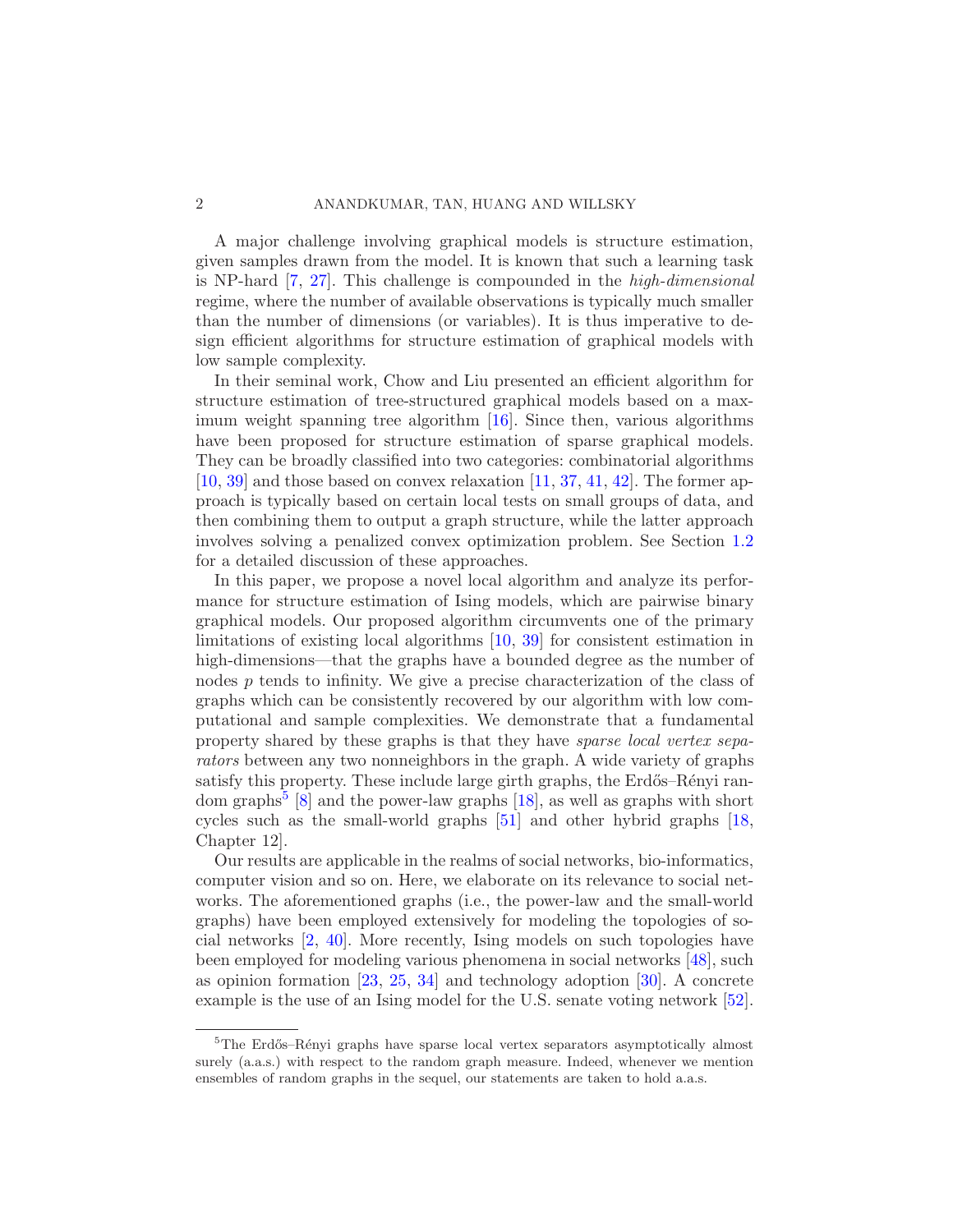The nodes of the graph represent the senators, and the data are the voting decisions made by the senators. Estimating the graph reveals interesting relationships between the senators and the effect of political affiliations on their decisions. Similarly, in many other scenarios (e.g., online social networks), we have access to a sequence of measurements at the nodes of the network. For instance, we may gather the opinions of different users or measure the popularity of new technologies. As a first-order approximation, we can regard such a sequence of measurements as being independent and identically distributed (i.i.d.) samples drawn from an Ising model. Our findings imply that the topology of such social-network models can be efficiently estimated under some mild and transparent conditions.

1.1. Summary of results. Our main contributions in this work are threefold. We propose a simple algorithm for structure estimation of Ising models. The algorithm is based on approximate conditional independence testing based on conditional variation distances. Second, we derive sample complexity results for consistent structure estimation in high dimensions. Third, we prove novel lower bounds on the sample complexity required for any learning algorithm to be consistent for model selection.

We propose an algorithm for structure estimation, termed as conditional variation distance thresholding (CVDT), which tests if two nodes are neighbors by searching for a node set which (approximately) separates them in the underlying Markov graph. It first computes the minimum empirical conditional variation distance in [\(14\)](#page-7-0) of a given node pair over conditioning sets of bounded cardinality  $\eta$ . Second, if the minimum exceeds a given threshold (depending on the number of samples n and the number of nodes  $p$ ), the node pair is declared as an edge. This test has a computational complexity of  $O(p^{n+2})$ . Thus, the computational complexity is low if  $\eta$  is small. Further, it requires only low-order statistics (up to order  $\eta + 2$ ). We establish that the parameter  $\eta$  is a bound on the size of local vertex-separators between any two nonneighbors in the graph, and is small for many common graph families, introduced before.

We establish that under a set of mild and transparent assumptions, structure learning is consistent in high dimensions for CVDT when the number of samples scales as  $n = \Omega(J_{\min}^{-2} \log p)$ , for a *p*-node graph, where  $J_{\min}$  is the minimum (absolute) edge-potential of the Ising model. We relate the conditions for successful graph recovery to certain phase transitions in the Ising model. We also derive (nonasymptotic) PAC guarantees for CVDT and provide explicit results for specific graph families.

We derive a lower bound (necessary condition) on the sample complexity required for consistent structure learning with positive probability by any algorithm. We prove that  $n = \Omega(c \log p)$  number of samples is required by any algorithm to ensure consistent learning of Erdős–Rényi random graphs,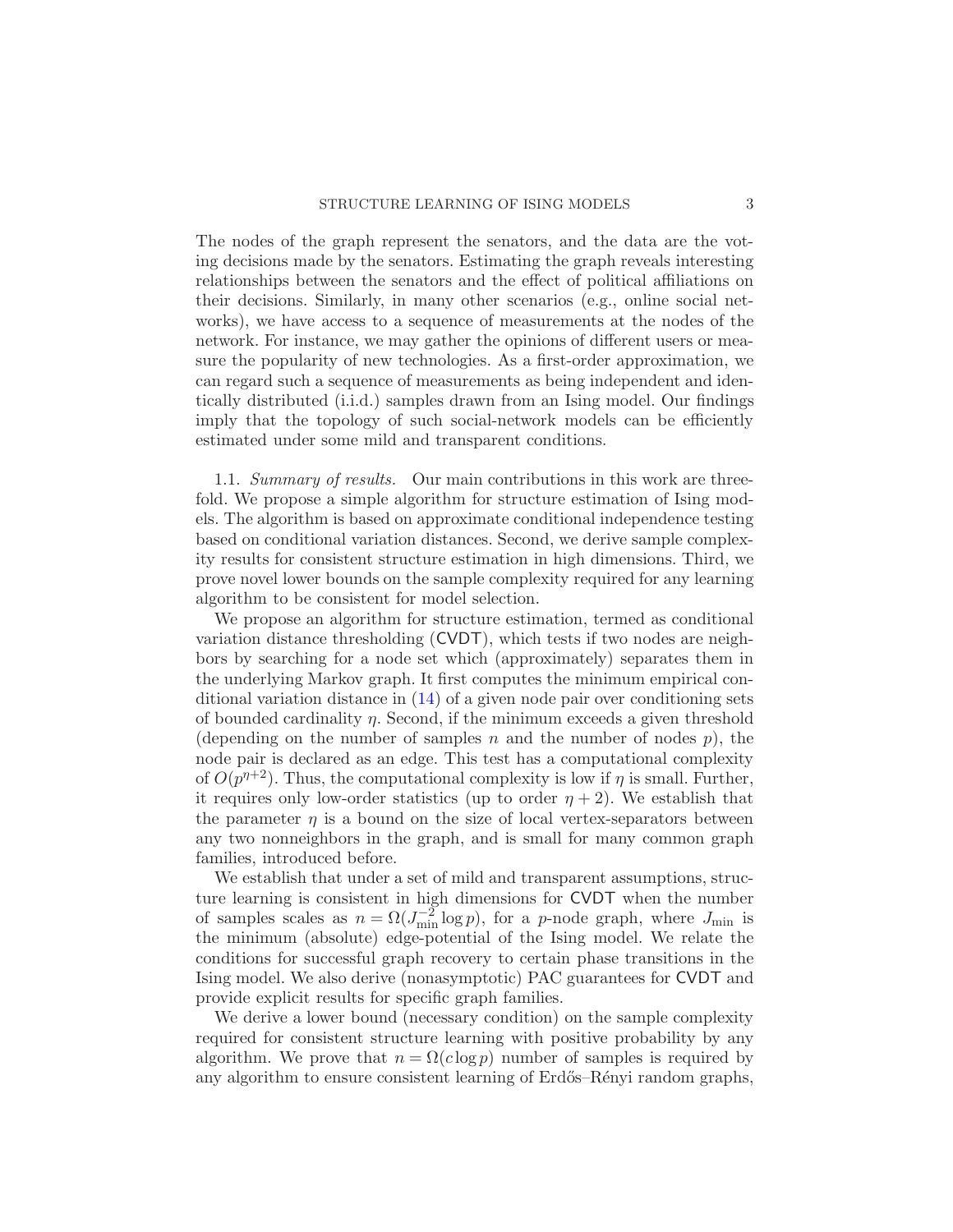where c is the average degree, and  $p$  is the number of nodes. We also present a nonasymptotic necessary condition which employs information-theoretic techniques such as Fano's inequality and typicality. We also provide results for other graph families such as the girth-constrained graphs and augmented graphs.

Our results have several ramifications: we characterize the trade-off between various graph parameters, such as the maximum degree, threshold for local path length and the strength of edge potentials for efficient and consistent structure estimation. For instance, we establish a natural relationship between maximum degree and girth of a graph for consistent estimation: graphs with large degrees can be consistently estimated by our algorithm when they also have large girths. Indeed, in the extreme case of trees which have infinite girth, they can be consistently estimated with no constraint on the node degrees, corroborating the initial observation by Chow and Liu [\[16](#page-28-5)]. We also derive stronger guarantees for many random-graph families. For instance, for the Erdős–Rényi random graph family and the small-world family (which is the union of a d-dimensional grid and an Erdős–Rényi random graph), the minimum sample complexity scales as  $n = \Omega(c^2 \log p)$ , where c is the average degree of the Erdős–Rényi random graph. Thus, when the average degree is bounded  $[c = O(1)]$ , the sample complexity of our algorithm scales as  $n = \Omega(\log p)$ . Recall that the sample complexity of learning tree models is  $\Omega(\log p)$  [\[47](#page-30-3)]. Thus, we establish that the complexity of learning sparse random graphs using the proposed algorithm is akin to learning tree models in certain parameter regimes.

Our sufficient conditions for consistent structure estimation impose transparent constraints on the graph structure and the parameters. The structural property is related to the presence of sparse local vertex separators between nonadjacent node pairs in the graph. The conditions on the parameters require that the edge potentials of the Ising model be below a certain threshold, which we explicitly characterize. In fact, we establish that below this threshold, the effect of long-range paths in the model decays and that graph estimation is feasible via local conditioning, as prescribed by our algorithm. Similar notions have been previously established in other contexts, for example, to establish polynomial mixing time for Gibbs sampling of the Ising model [\[32](#page-29-8)]. We compare these different criteria and show that we can guarantee consistent learning in high dimensions under weaker conditions than those required for polynomial mixing of Gibbs sampling. Ours is the first work (to the best of the authors' knowledge) to establish such explicit connections between structure estimation and the statistical physics properties (i.e., phase transitions) of Ising models. Establishing these results requires the development and use of tools (e.g., self-avoiding walk trees), not previously employed for learning problems.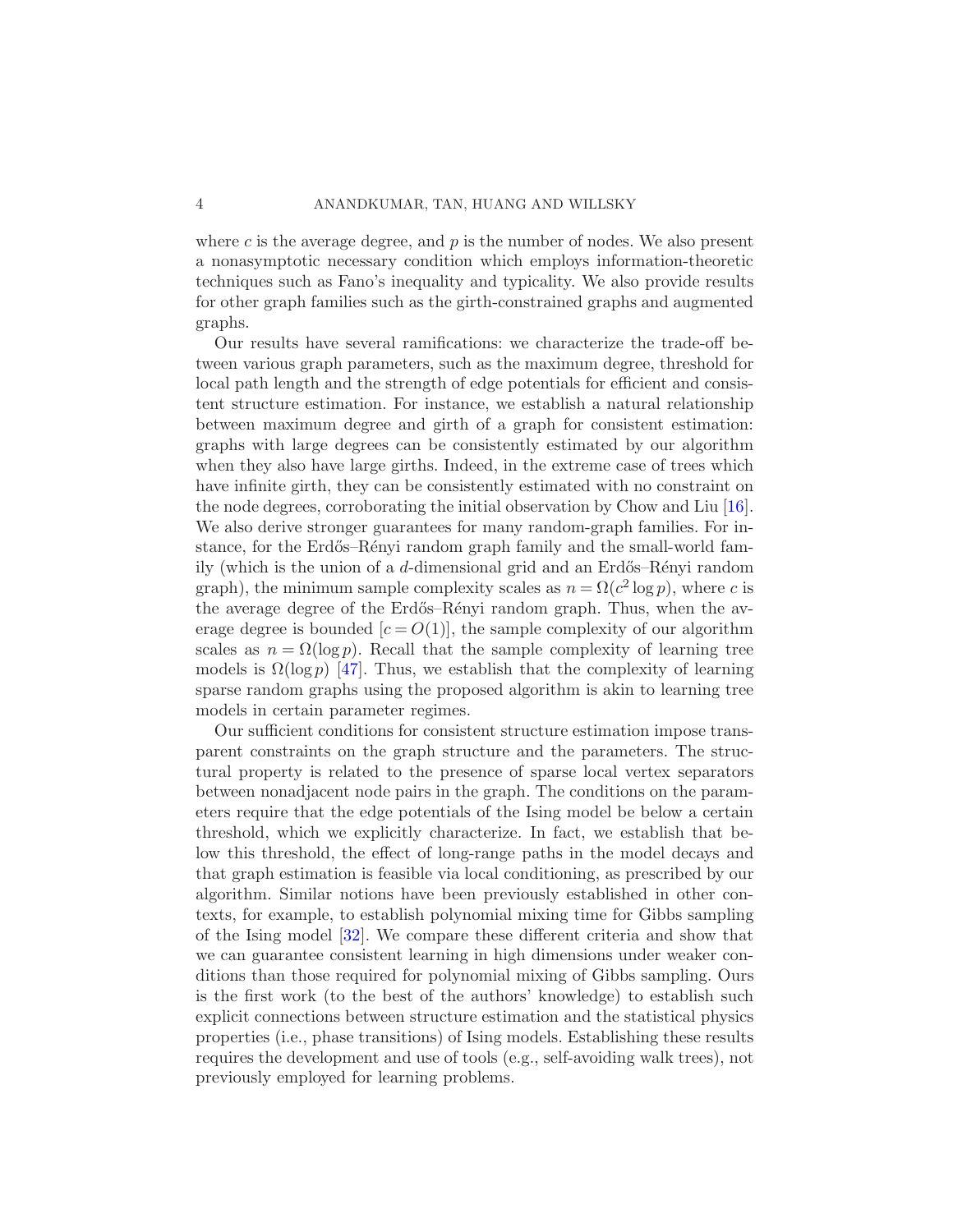<span id="page-4-0"></span>1.2. Related work. The problem of structure estimation of a general graphical model [\[7](#page-28-4), [27\]](#page-29-1) is NP-hard. However, for tree-structured graphical models, the maximum-likelihood (ML) estimation can be implemented efficiently via the Chow–Liu algorithm [\[16\]](#page-28-5) since ML estimation reduces to a maximum-weight spanning tree problem where the edge weights are the empirical mutual information quantities, computed from samples. It can be established that the sample complexity for the Chow–Liu algorithm scales as  $n = \Omega(\log p)$ , where p is the number of variables [\[47](#page-30-3)]. Error-exponent analysis of the Chow–Liu algorithm was performed in [\[45,](#page-29-9) [46\]](#page-30-4), and extensions to general acyclic models [\[33](#page-29-10), [47\]](#page-30-3) and trees with latent (or hidden) variables [\[15](#page-28-2)] have also been studied recently.

Given the feasibility of structure learning of tree models, a natural extension is to consider learning the structures of *junction trees.*<sup>[6](#page-4-1)</sup> Efficient algorithms have been previously proposed for learning junction trees with bounded treewidth (e.g., [\[12\]](#page-28-11)). However, the complexity of these algorithms is exponential in the tree width, and hence are not practical when the graphs have unbounded treewidth.<sup>[7](#page-4-2)</sup>

There are mainly two classes of algorithms for graphical model selection: local-search based approaches [\[10,](#page-28-6) [39](#page-29-2)] and those based on convex optimiza-tion [\[11](#page-28-7), [37](#page-29-3), [41,](#page-29-4) [42\]](#page-29-5). The latter approach typically incorporates an  $\ell_1$  penalty term to encourage sparsity in the graph structure. In [\[41\]](#page-29-4), structure estimation of Ising models is considered where neighborhood selection for each node is performed, based on  $\ell_1$ -penalized logistic regression. It was shown that this algorithm has a sample complexity of  $n = \Omega(\Delta^3 \log p)$  under a set of so-called "incoherence" conditions. However, the incoherence conditions are not easy to interpret and NP-hard to verify in general models [\[6](#page-27-1)]. For more detailed comparison, see Section [3.5.](#page-19-0)

In contrast to convex-relaxation approaches, the local-search based approach relies on a series of simple local tests for neighborhood selection at individual nodes. For instance, the work in [\[10](#page-28-6)] performs neighborhood selection at each node based on a series of conditional-independence tests. Abbeel et al. [\[1](#page-27-2)] propose an algorithm, similar in spirit to learning factor graphs with bounded degree. The authors in [\[44\]](#page-29-11) and [\[13\]](#page-28-12) consider conditional-independence tests for learning Bayesian networks. In [\[39](#page-29-2)], the authors suggest an alternative, greedy algorithm, based on minimizing conditional entropy, for graphs with large girth and bounded degree. However,

<span id="page-4-1"></span><sup>&</sup>lt;sup>6</sup>Junction trees are formed by triangulating a given graph, and its nodes correspond to the maximal cliques of the triangulated graph [\[49](#page-30-5)]. The *treewidth* of a graph is one less than the minimum possible size of the maximum clique in the triangulated graph over all possible triangulations.

<span id="page-4-2"></span><sup>&</sup>lt;sup>7</sup>For instance, it is known that for a Erdős–Rényi random graph  $G_p \sim \mathcal{G}(p, c/p)$  when  $(c > 1)$ , the tree-width is greater than  $p^{\varepsilon}$ , for some  $\varepsilon > 0$  [\[29](#page-29-12)].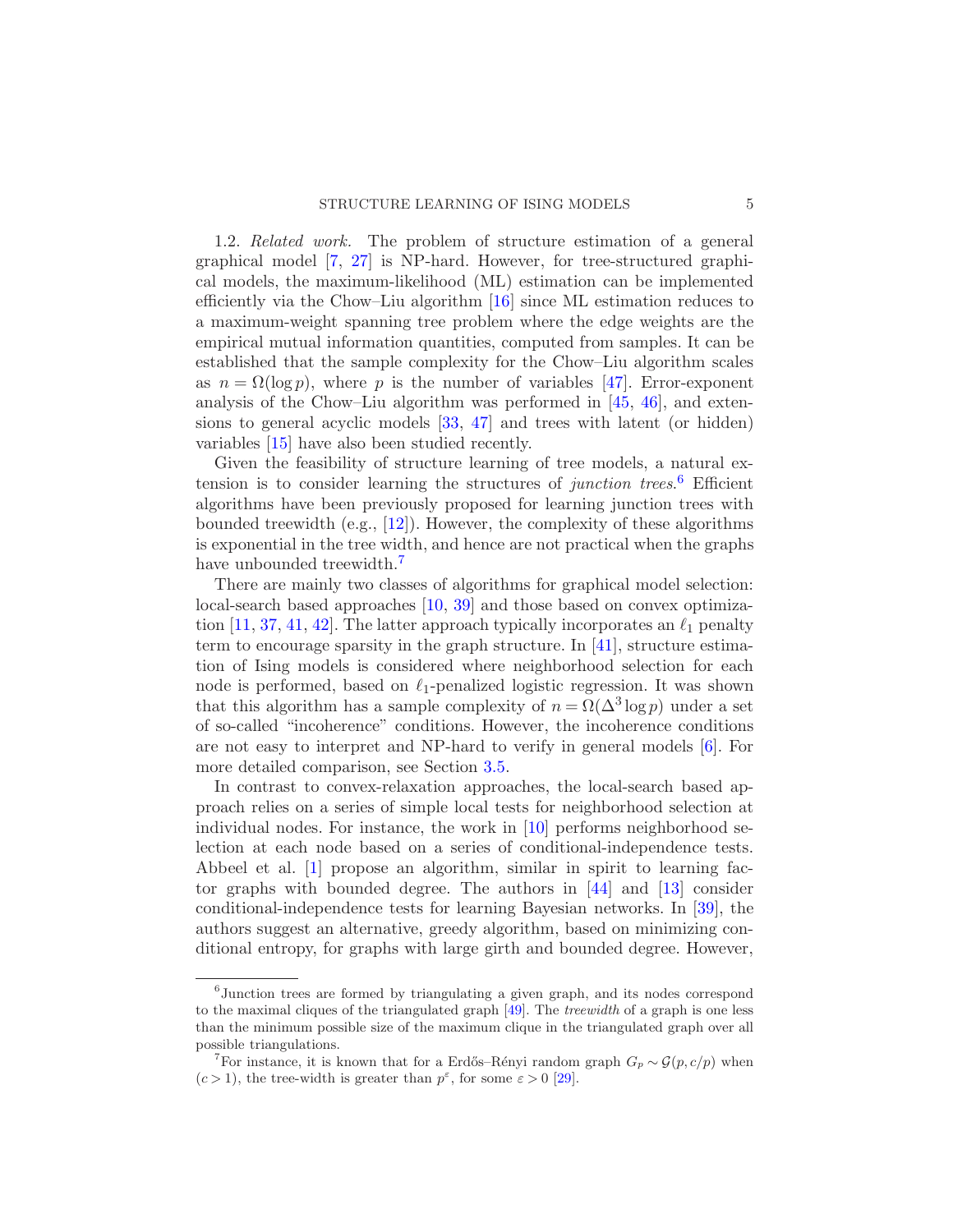these works [\[1](#page-27-2), [10](#page-28-6), [13,](#page-28-12) [39](#page-29-2), [44](#page-29-11)] require the maximum degree in the graph to be bounded  $(\Delta = O(1))$  which may be restrictive in practical scenarios. We consider graphical model selection on graphs where the maximum degree is allowed to grow with the number of nodes (albeit at a controlled rate). Moreover, we establish a natural trade-off between the maximum degree and other parameters of the graph (e.g., girth) required for consistent structure estimation.

Necessary conditions on structure learning provide lower bounds on the sample complexity for structure learning and have been studied in [\[38](#page-29-13), [43](#page-29-14), [50\]](#page-30-6). However, a standard assumption that these works make is that the underlying set of graphs is uniformly distributed with bounded degree. For this scenario, it is shown that  $n = \Omega(\Delta^k \log p)$  samples are required for consistent structure estimation, for a graph with p nodes and maximum degree  $\Delta$ , for some  $k \in \mathbb{N}$ , say  $k = 3$  or 4. In contrast, our converse result is stated in terms of the average degree, instead of the maximum degree.

2. System model. In this section, we define the relevant notation to be used in the rest of the paper.

2.1. *Notation*. We introduce some basic notions. Let  $\|\cdot\|_1$  denote the  $\ell_1$ norm. For any two discrete distributions  $P, Q$  on the same alphabet  $\mathcal{X}$ , the total variation distance is given by

(1) 
$$
\nu(P,Q) := \frac{1}{2} ||P - Q||_1 = \frac{1}{2} \sum_{x \in \mathcal{X}} |P(x) - Q(x)|,
$$

and the Kullback–Leibler distance (or relative entropy) is given by

$$
D(P||Q) := \sum_{x \in \mathcal{X}} P(x) \log \frac{P(x)}{Q(x)}.
$$

Given a pair of discrete random variables  $(X, Y)$  taking values on the set  $\mathcal{X} \times \mathcal{Y}$  and distributed as  $P = P_{X,Y}$ , the mutual information is defined as

(2) 
$$
I(X;Y) := D(P(x,y) \| P(x)P(y)) = \sum_{x \in \mathcal{X}, y \in \mathcal{Y}} P(x,y) \log \frac{P(x,y)}{P(x)P(y)}
$$
.

Along similar lines, the conditional mutual information of X and Y given another random variable  $Z$ , taking values on a countable set  $Z$ , is defined as

(3) 
$$
I(X;Y|Z) := \sum_{x \in \mathcal{X}, y \in \mathcal{Y}, z \in \mathcal{Z}} P(x,y,z) \log \frac{P(x,y|z)}{P(x|z)P(y|z)}.
$$

It is also well known that  $I(X;Y|Z) = 0$  if and only if X and Y are independent given Z, that is,  $P(x,y|z) = P(x|z)P(y|z)$ .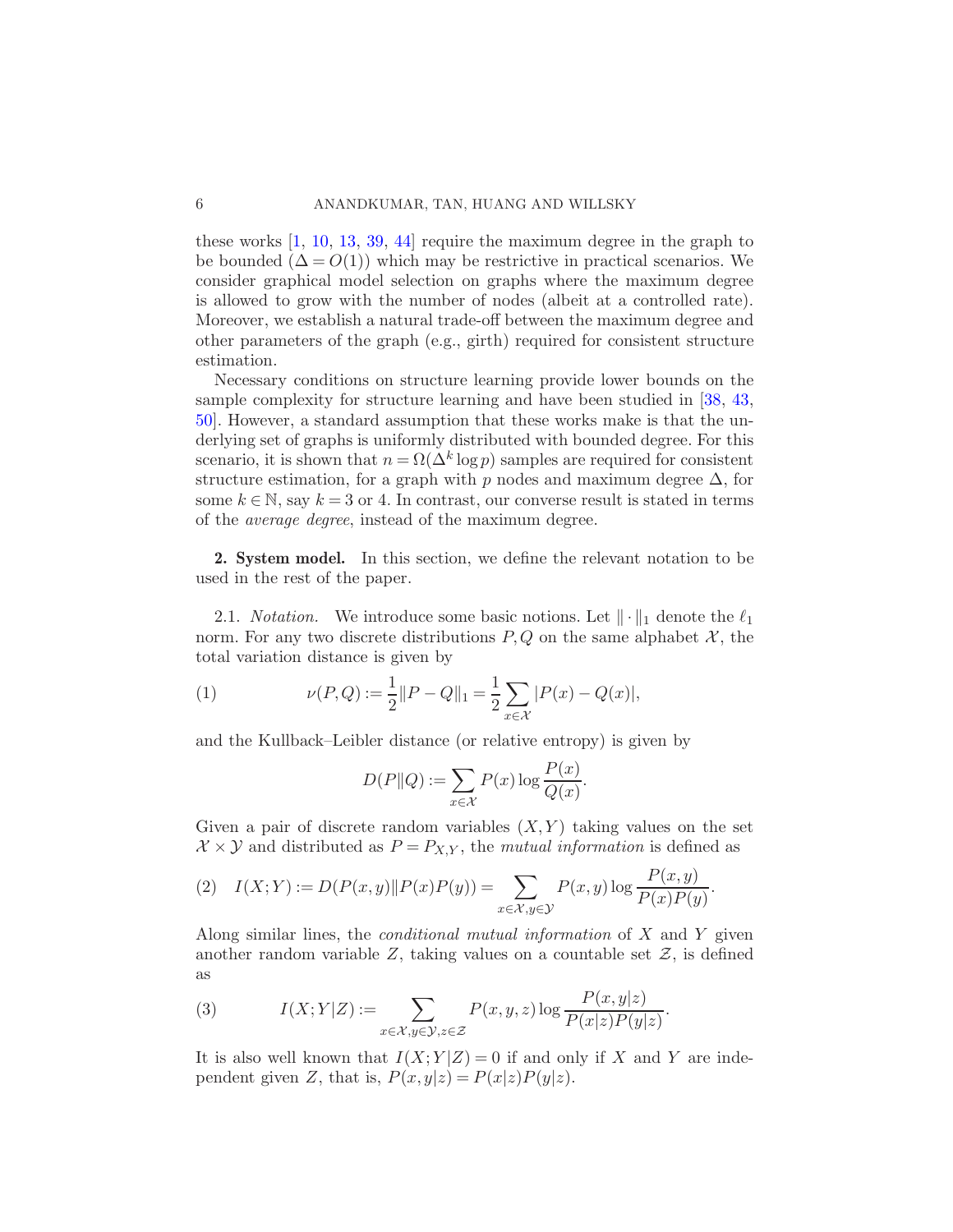Given *n* samples drawn i.i.d. from  $P(x, y)$ , denoted by  $(x^n, y^n) = \{(x_i, y_i)\}_{i=1}^n$ , the (joint) *empirical distribution* or the (joint) type is defined as

(4) 
$$
\widehat{P}^n(x, y; x^n, y^n) := \frac{1}{n} \sum_{i=1}^n \mathbb{I}\{(x, y) = (x_i, y_i)\}.
$$

We loosely use the term *empirical distance* to refer to distances between empirical distributions. For instance, the empirical variation distance is given by

(5) 
$$
\nu(\widehat{P}^n, \widehat{Q}^n) := \frac{1}{2} \sum_{x \in \mathcal{X}} |\widehat{P}^n(x) - \widehat{Q}^n(x)|.
$$

Our algorithm for graph estimation will be based on empirical variation distance between conditional distributions. We employ such empirical estimates for testing conditional independencies between specific distributions.

2.2. Ising models. A graphical model is a family of multivariate distributions which are Markov in accordance to a particular undirected graph [\[31](#page-29-15)]. Each node in the graph  $i \in V$  is associated to a random variable  $X_i$ , taking value in a set X. The set of edges<sup>[8](#page-6-0)</sup>  $E \subset {V_2 \choose 2}$  $_2^V$ ) captures the set of conditionalindependence relationships among the random variables. We say that a vector of random variables  $\mathbf{X} := (X_1, \ldots, X_p)$  with a joint probability mass function (p.m.f.)  $P$  is Markov on the graph  $G$  if the local Markov property

(6) 
$$
P(x_i|x_{\mathcal{N}(i)}) = P(x_i|x_{V\setminus i})
$$

holds for all nodes  $i \in V$ . More generally, we say that P satisfies the global Markov property, if for all disjoint sets  $A, B \subset V$  such that  $A \cap \mathcal{N}(B) =$  $\mathcal{N}(A) \cap B = \emptyset$ , we have

(7) 
$$
P(\mathbf{x}_A, \mathbf{x}_B | \mathbf{x}_{\mathcal{S}(A,B;G)}) = P(\mathbf{x}_A | \mathbf{x}_{\mathcal{S}(A,B;G)}) P(\mathbf{x}_B | \mathbf{x}_{\mathcal{S}(A,B;G)}).
$$

where the set  $\mathcal{S}(A, B; G)$  is a node separator<sup>[9](#page-6-1)</sup> between A and B, and  $\mathcal{N}(A)$ denotes the neighborhood of  $A$  in  $G$ . The local and global Markov properties are equivalent under the *positivity* condition, given by  $P(\mathbf{x}) > 0$ , for all  $\mathbf{x} \in \mathcal{X}^p$  [\[31](#page-29-15)].

The Hammersley–Clifford theorem [\[9\]](#page-28-13) states that under the positivity condition, a distribution  $P$  satisfies the Markov property according to a graph  $G$  if and only if it factorizes according to the cliques of  $G$ , that is,

(8) 
$$
P(\mathbf{x}) = \frac{1}{Z} \exp\left(\sum_{c \in C} \Psi_c(\mathbf{x}_c)\right),
$$

<span id="page-6-0"></span><sup>&</sup>lt;sup>8</sup>We use the notation  $E$  and  $G$  interchangeably to denote the set of edges.

<span id="page-6-1"></span><sup>&</sup>lt;sup>9</sup>A set  $\mathcal{S}(A, B; G) \subset V$  is a separator of sets A and B if the removal of nodes in  $S(A, B; G)$  separates A and B into distinct components.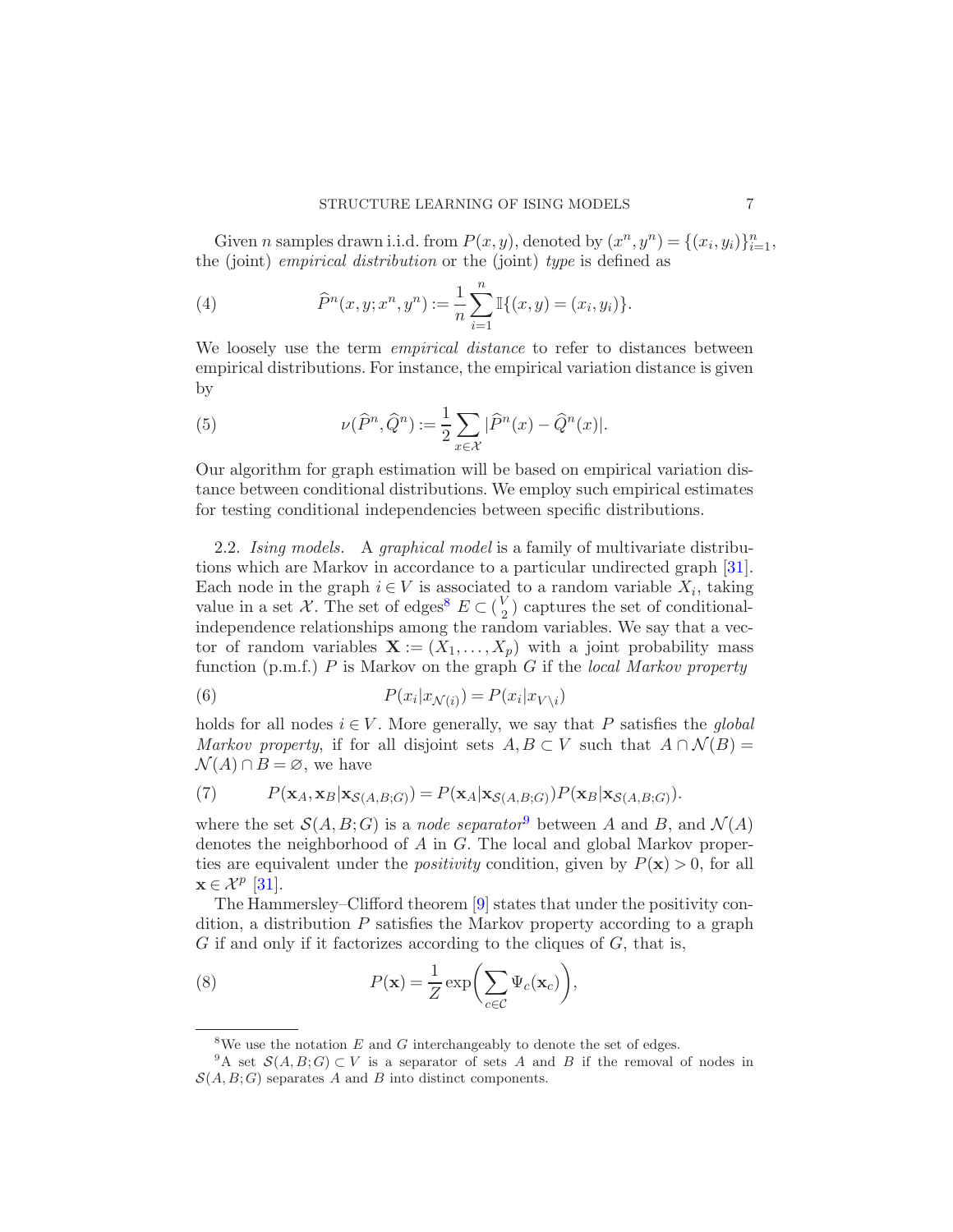where C is the set of cliques of G, and  $x_c$  is the set of random variables on clique c. The quantity  $Z$  is known as the *partition function* and serves to normalize the probability distribution. The functions  $\Psi_c$  are known as potential functions. An important class of graphical models is the class of pairwise models, which factorize according to the edges of the graph,

(9) 
$$
P(\mathbf{x}) = \frac{1}{Z} \exp\left(\sum_{e \in E} \Psi_e(\mathbf{x}_e)\right).
$$

One of the most well-studied pairwise models is the Ising model. Here, each random variable  $X_i$  takes values in the set  $\mathcal{X} = \{-1, +1\}$  and the probability mass function (p.m.f.) is given by

(10) 
$$
P(\mathbf{x}) = \frac{1}{Z} \exp\left[\frac{1}{2}\mathbf{x}^T \mathbf{J}_G \mathbf{x} + \mathbf{h}^T \mathbf{x}\right], \qquad \mathbf{x} \in \{-1, 1\}^p,
$$

where  $J_G$  is known as the potential matrix, and h as the potential vector. By convention,  $J(i, i) = 0$  for all  $i \in V$ . The sparsity pattern of  $\mathbf{J}_G$  corresponds to that of the graph G, that is,  $J_{i,j} = 0$  for  $(i, j) \notin G$ . A model is said to be attractive or ferromagnetic if  $J_{i,j} \geq 0$  and  $h_i \geq 0$ , for all  $i, j \in V$ . An Ising model is said to be *symmetric* if  $h = 0$ .

We assume that there exists  $J_{\min}, J_{\max} \in \mathbb{R}$  such that the absolute values of the edge potentials are uniformly bounded, that is,

(11) 
$$
|J_{i,j}| \in [J_{\min}, J_{\max}] \qquad \forall (i,j) \in G.
$$

We can provide guarantees on structure recovery, subject to conditions on  $J_{\text{min}}$  and  $J_{\text{max}}$ . We assume that the node potentials  $h_i$  are uniformly bounded away from  $\pm\infty$ .

Given an Ising model, nodes  $i, j \in V$  and a subset  $S \subset V \setminus \{i, j\}$ , we define conditional variation distance as

(12) 
$$
\nu_{i|j;S} := \min_{\mathbf{x}_{S} \in \{\pm 1\}^{|S|}} \nu(P(X_i | X_j = +, \mathbf{X}_{S} = \mathbf{x}_{S}), P(X_i | X_j = -, \mathbf{X}_{S} = \mathbf{x}_{S}))
$$

$$
= \min_{\mathbf{x}_{S} \in \{\pm 1\}^{|S|}} \frac{1}{2} \sum_{x_i = \pm 1} |P(X_i = x_i | X_j = +, \mathbf{X}_{S} = \mathbf{x}_{S})
$$

$$
- P(X_i = x_i | X_j = -, \mathbf{X}_{S} = \mathbf{x}_{S})|.
$$

The empirical conditional variation distance  $\hat{\nu}_{i|j;S}$  is defined by replacing the actual distributions with their empirical versions

<span id="page-7-0"></span>(14) 
$$
\widehat{\nu}_{i,j;S}^n := \min_{\mathbf{x}_S \in \{\pm 1\}^{|S|}} \nu(\widehat{P}^n(X_i | X_j = +, \mathbf{X}_S = \mathbf{x}_S), \widehat{P}^n(X_i | X_j = -, \mathbf{X}_S = \mathbf{x}_S)).
$$

Our algorithm will be based on empirical conditional variation distances. This is because the conditional variation distances<sup>[10](#page-7-1)</sup> can be used as a test

<span id="page-7-1"></span><sup>&</sup>lt;sup>10</sup>Note that the conditional variation distances are in general asymmetric, that is,  $\nu_{i|j;S} \neq \nu_{j|i;S}$ .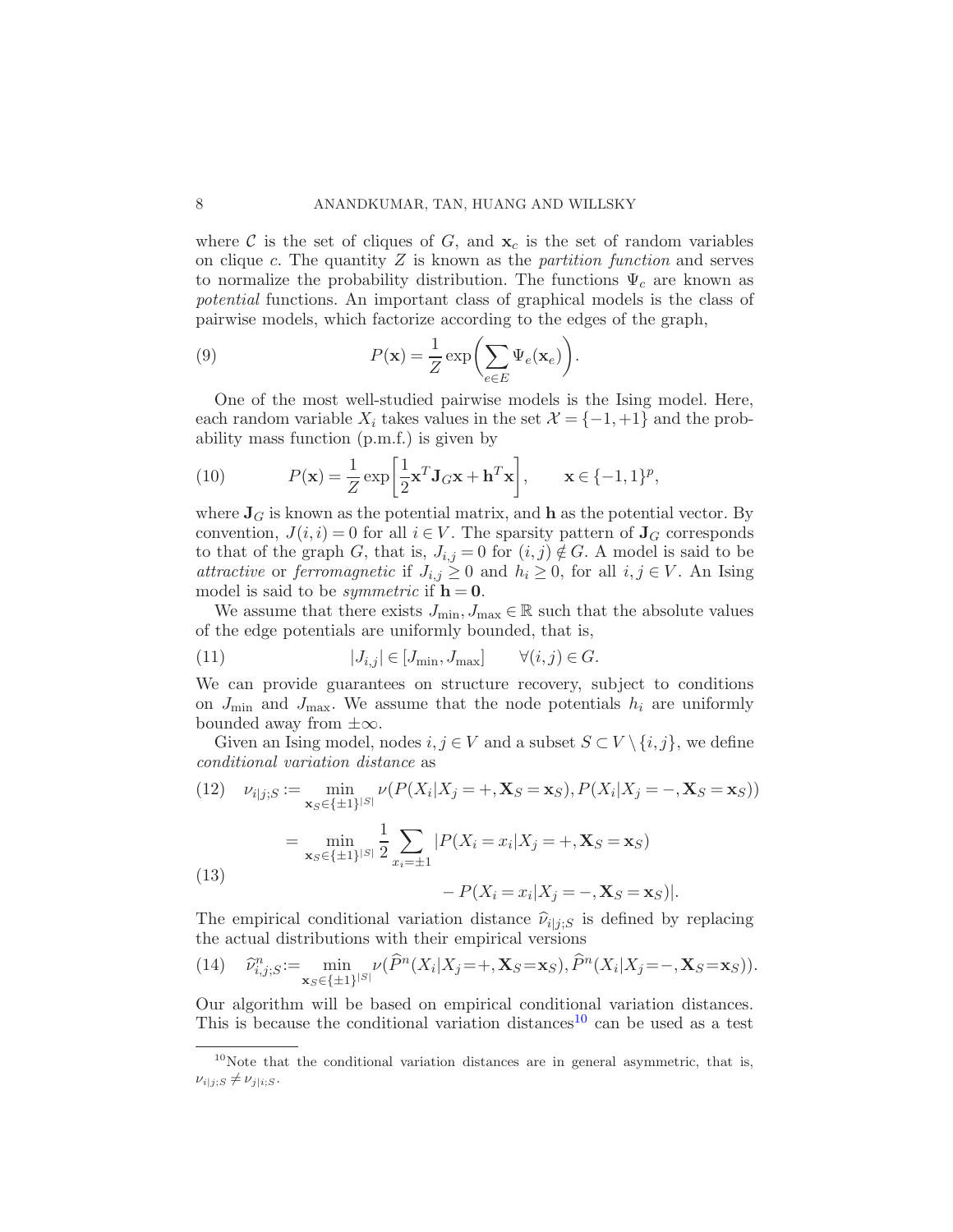for conditional independence

(15) 
$$
\{X_i \perp \!\!\!\! \perp X_j | \mathbf{X}_S\} \equiv \{\nu_{i|j;S} = 0\} \qquad \forall i, j \in V, S \subset V \setminus \{i, j\}.
$$

2.3. Tractable graph families. We consider the class of Ising models Markov on a graph  $G_p$  belonging to some ensemble  $\mathcal{G}(p)$  of graphs with p nodes. We consider the high-dimensional regime, where both  $p$  and the number of samples n grow simultaneously; typically, the growth of  $p$  is much faster than that of n. We emphasize that in our formulation, the graph ensemble  $\mathcal{G}(p)$ can either be deterministic or random—in the latter, we also specify a probability measure over the set of graphs in  $\mathcal{G}(p)$ . In the setting where  $\mathcal{G}(p)$  is a random-graph ensemble, let  $P_{\mathbf{X},G}$  denote the joint probability distribution of the variables **X** and the graph  $G \sim \mathcal{G}(p)$ , and let  $P_{\mathbf{X}|G}$  denote the conditional distribution of the variables given a graph  $G$ . Let  $P_G$  denote the probability distribution of graph G drawn from a random ensemble  $\mathcal{G}(p)$ . In this setting, we use the term *almost every* (a.e.) graph  $G$  satisfies a certain property  $\mathcal Q$  if

$$
\lim_{p \to \infty} P_G[G \text{ satisfies } \mathcal{Q}] = 1.
$$

In other words, the property  $Q$  holds asymptotically almost surely<sup>[11](#page-8-0)</sup> (a.a.s.) with respect to the random-graph ensemble  $\mathcal{G}(p)$ . Our conditions and theoretical guarantees will be based on this notion for random graph ensembles. Intuitively, this means that graphs that have a vanishing probability of occurrence as  $p \to \infty$  are ignored.

We now characterize the ensemble of graphs amenable for consistent structure estimation under our formulation. To this end, we characterize the socalled *local separators* in graphs. See Figure [1](#page-9-0) for an illustration. For  $\gamma \in \mathbb{N}$ , let  $B_{\gamma}(i;G)$  denote the set of vertices within distance  $\gamma$  from i with respect to graph G. Let  $F_{\gamma,i} := G(B_{\gamma}(i))$  denote the subgraph of G spanned by  $B_{\gamma}(i;G)$ , but in addition, we retain the nodes not in  $B_{\gamma}(i)$  (and remove the corresponding edges).

DEFINITION 1 ( $\gamma$ -Local separator). Given a graph G, a  $\gamma$ -local separator  $S_{\gamma}(i, j)$  between i and j, for  $(i, j) \notin G$ , is a minimal vertex separator<sup>[12](#page-8-1)</sup> with respect to the subgraph  $F_{\gamma,i}$ . In addition, the parameter  $\gamma$  is referred to as the path threshold for local separation.

In other words, the  $\gamma$ -local separator  $S_{\gamma}(i, j)$  separates nodes i and j with respect to paths in G of length at most  $\gamma$ . We now characterize the ensemble of graphs based on the size of local separators.

<sup>&</sup>lt;sup>11</sup>Note that the term a.a.s. does not apply to deterministic graph ensembles  $\mathcal{G}(p)$  where no randomness is assumed, and in this setting, we assume that the property Q holds for every graph in the ensemble.

<span id="page-8-1"></span><span id="page-8-0"></span> $^{12}$ A minimal separator is a separator of smallest cardinality.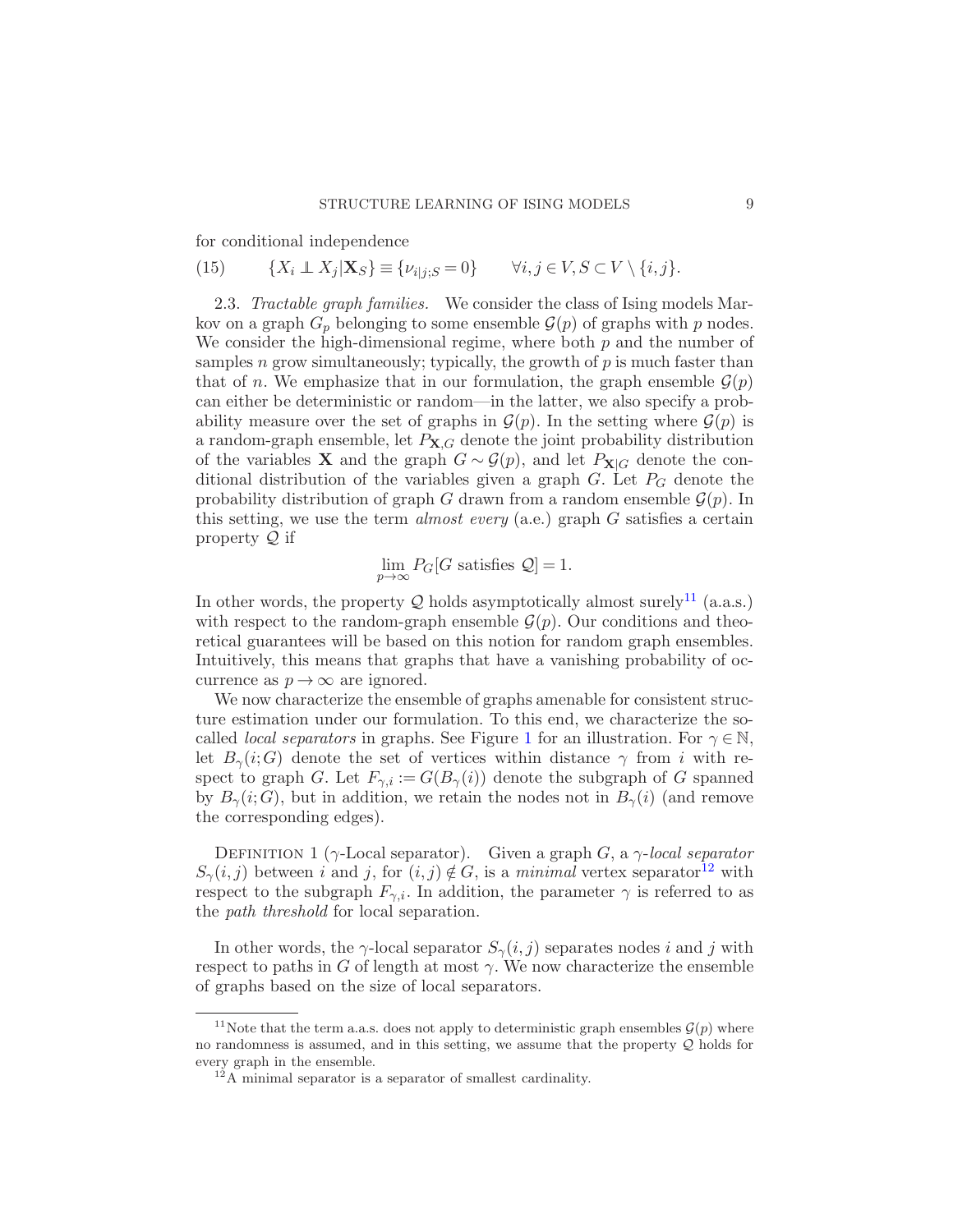

<span id="page-9-0"></span>Fig. 1. *Illustration of* l*-local separator set* S(i, j; G, l) *for the graph shown above with*  $l = 4$ *. Note that*  $\mathcal{N}(i) = \{a, b, c, d\}$  *is the neighborhood of i and the l-local separator set*  $S(i, j; G, l) = \{a, b\} \subset \mathcal{N}(i; G)$ *. This is because the path along c connecting i and j has a length greater than l and hence node*  $c \notin S(i, j; G, l)$ *.* 

<span id="page-9-3"></span><span id="page-9-2"></span>DEFINITION 2  $((\eta, \gamma)$ -Local separation property). An ensemble of graphs  $\mathcal{G}(p;\eta,\gamma)$  satisfies  $(\eta,\gamma)$ -local separation property if for a.e.  $G_p \in \mathcal{G}(p;\eta,\gamma)$ , max  $(i,j)\notin G_p$ (16)  $\max_{i,j} |S_{\gamma}(i,j)| \leq \eta.$ 

In Section [3,](#page-9-1) we propose an efficient algorithm for graphical model selection when the underlying graph belongs to a graph ensemble  $\mathcal{G}(p; \eta, \gamma)$  with sparse local separators [i.e., small  $\eta$ , for  $\eta$  defined in [\(16\)](#page-9-2)]. We will see that the computational complexity of our proposed algorithm scales as  $O(p^{n+2})$ . In Section [3.3,](#page-15-0) we provide examples of many graph families satisfying [\(16\)](#page-9-2), which include the random regular graphs, Erdős–Rényi random graphs and small-world graphs.

REMARK. The criterion of local separation for tractable learning is novel to the best of our knowledge. The complexity of a graphical model is usually expressed in terms of its *tree-width* [\[49\]](#page-30-5). We note that the criterion of sparse local separation is weaker than the tree-width; that is,  $\eta \leq t$ , where t is the tree-width of the graph. In fact, our criterion is also weaker than the criterion of bounded local tree-width, introduced in [\[22](#page-28-14)].

### <span id="page-9-5"></span><span id="page-9-1"></span>3. Method and guarantees.

### 3.1. Assumptions.

(A1) Sample complexity: We consider the asymptotic setting where both the number of variables (nodes) p and the number of i.i.d. samples n go to infinity. The required sample complexity is

<span id="page-9-4"></span>(17) 
$$
n = \Omega(J_{\min}^{-2} \log p).
$$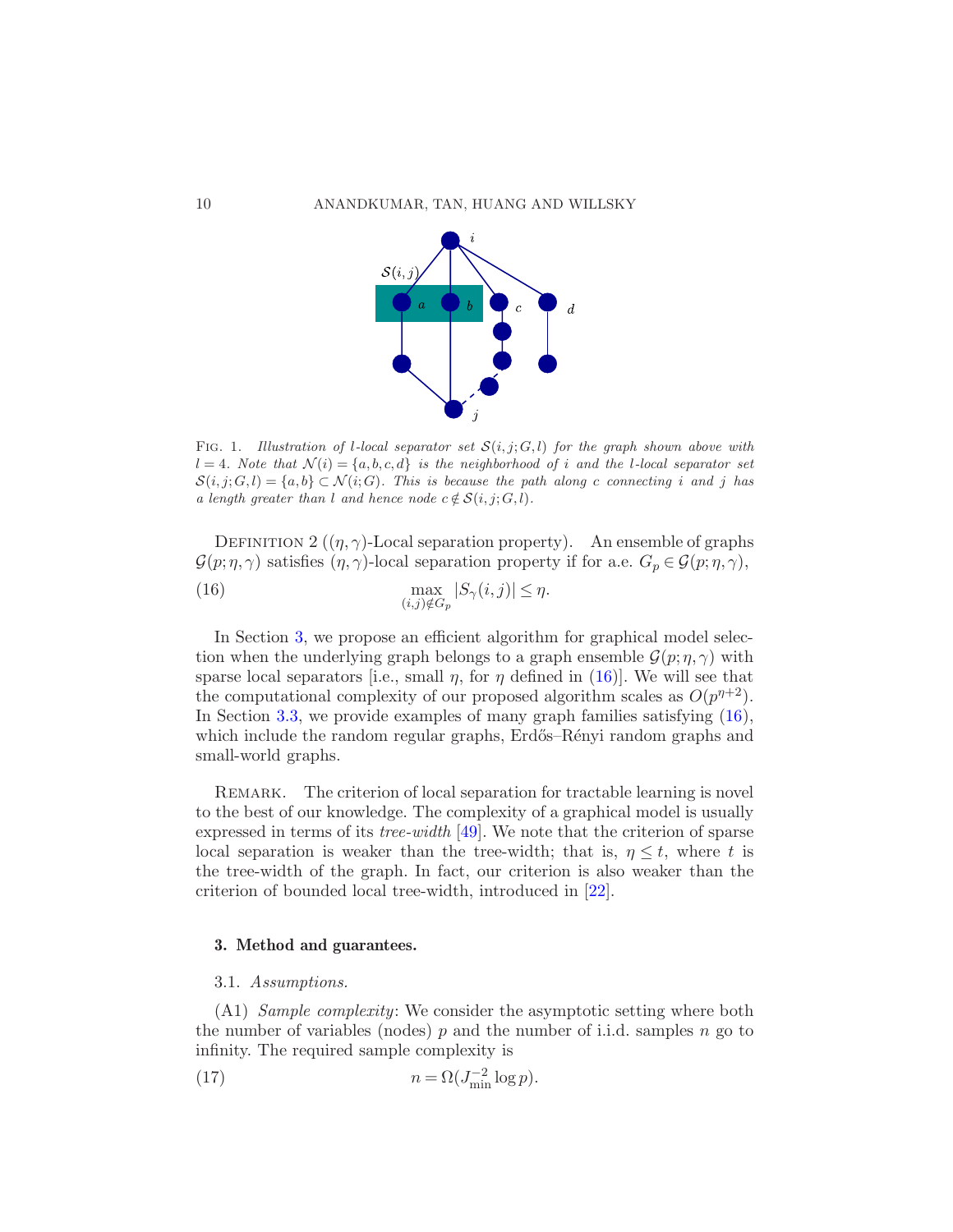We require that the number of nodes  $p \to \infty$  to exploit the local-separation properties of the class of graphs under consideration.

(A2) *Bounded edge potentials*: The Ising model Markov on a.e.  $G_p \sim \mathcal{G}(p)$ has the maximum absolute potential below a threshold  $J^*$ . More precisely,

<span id="page-10-2"></span>(18) 
$$
\alpha := \frac{\tanh J_{\text{max}}}{\tanh J^*} < 1,
$$

where the threshold  $J^*$  depends on the specific graph ensemble  $\mathcal{G}(p)$ . See Section 8.1 in the supplementary material [\[4\]](#page-27-3) for an explicit characterization of  $J^*$  for specific ensembles.

(A3) Local-separation property: We consider the ensemble of graphs  $\mathcal{G}(p)$ such that almost every graph G drawn from  $\mathcal{G}(p)$  satisfies the local-separation property  $(\eta, \gamma)$ , according to Definition [2,](#page-9-3) for some  $\eta = O(1)$  and  $\gamma \in \mathbb{N}$  such  $that<sup>13</sup>$  $that<sup>13</sup>$  $that<sup>13</sup>$ 

<span id="page-10-1"></span>(19) 
$$
J_{\min} \alpha^{-\gamma} = \widetilde{\omega}(1),
$$

where we say that a function  $f(p) = \tilde{\omega}(g(p))$ , if  $\frac{f(p)}{g(p)\log p} \to \infty$  as  $p \to \infty$ .

(A4) Generic edge-potentials: The edge potentials  $\{J_{i,j}, (i,j) \in G\}$  of the Ising model are assumed to be generically drawn from  $[-J_{\text{max}}, -J_{\text{min}}]$  $[J<sub>min</sub>, J<sub>max</sub>]$ ; that is, our results hold except for a set of Lebesgue measure zero. We also characterize specific classes of models where this assumption can be removed, and we allow for any choice of edge potentials. See Section 8.3 in the supplementary material [\[4](#page-27-3)] for details.

Assumption (A1) provides on the bound on the sample complexity. Assumption (A2) limits the maximum edge potential  $J_{\text{max}}$  of the model. Assumption (A3) relates the path threshold  $\gamma$  with the minimum edge potential  $J_{\text{min}}$  in the model. For instance, if  $J_{\text{min}} = \Theta(1)$  and  $\gamma = O(\log \log p)$ , we require that  $\alpha := \frac{\tanh J_{\text{max}}}{\tanh J^*} = 1 - \Theta(1) < 1.$ 

Condition (A4) guarantees the success of our method for generic edge potentials. Note that if the neighbors are marginally independent, then our method fails, and thus, we cannot expect our method to succeed for all edge potentials. Condition (A4) can be removed if we limit to attractive models (see Section 8.3.1 in the supplementary material  $[4]$ ), or if we allow for nonattractive models, but limit to graphs with bounded local paths (see Section 8.3.3 in the supplementary material  $[4]$ ). For general models, we guarantee success of our methods for generic potentials; that is, we establish that the set of edge potentials where our method fails has Lebesgue measure zero. Similar assumptions have been previously employed; for example, in [\[26](#page-28-15)] where learning directed models is considered, it is assumed that the graphical model is faithful with respect to the underlying graph.

<span id="page-10-0"></span><sup>&</sup>lt;sup>13</sup>The condition in [\(19\)](#page-10-1) involving  $\tilde{\omega}(1)$  is required for random graph ensembles such as Erdős–Rényi random graphs. It can be weakened as  $J_{\text{min}}\alpha^{-\gamma} = \omega(1)$  for degree-bounded ensembles  $\mathcal{G}_{\text{Deg}}(\Delta)$ .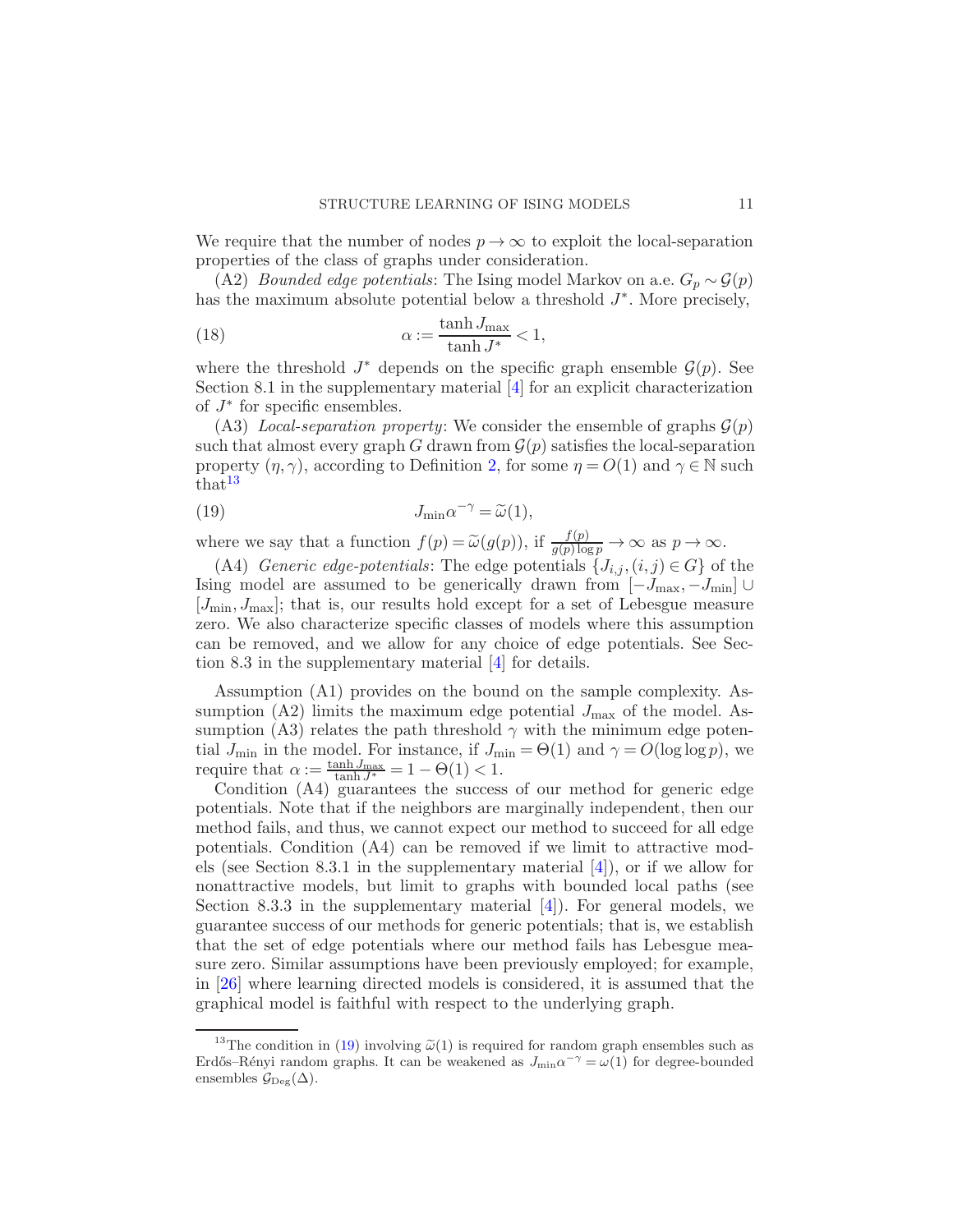**Algorithm 1** Algorithm CVDT $(x^n; \xi_{n,p}, \eta)$  for structure learning from  $x^n$ samples based on empirical conditional variation distances. See [\(14\)](#page-7-0).

<span id="page-11-2"></span>Initialize  $\widehat{G}_p^n = (V, \varnothing)$ . For each  $i, j \in V$ , if min (21)  $\min_{S \subset V \setminus \{i,j\}} \hat{\nu}_{i|j,S} > \xi_{n,p},$  $|S|\leq \eta$ then add  $(i, j)$  to  $\widehat{G}_{p}^{n}$ . Output:  $\widehat{G}_{p}^{n}$ .

<span id="page-11-0"></span>3.2. Conditional variation distance thresholding. We now propose an algorithm, termed as conditional variation distance thresholding (CVDT) which is proven to be consistent for graph reconstruction under the above assumptions. The procedure for CVDT is provided in Algorithm [1.](#page-11-0) Denote CVDT $(\mathbf{x}^n; \xi_{n,p})$  as the output edge set from CVDT given *n* i.i.d. samples  $\mathbf{x}^n$ and threshold  $\xi_{n,p}$ . The conditional variation distance test in the CVDT algorithm computes the empirical conditional variation distance in [\(14\)](#page-7-0) for each node pair  $(i, j) \in V^2$  and finds the conditioning set which achieves the minimum over all sets of cardinality  $\eta$ . If the minimum exceeds the threshold  $\xi_{n,p}$ , the node pair is declared an edge.

The threshold  $\xi_{n,p}$  needs to separate the edges and the nonedges in the Ising model. It is chosen as a function of both number of nodes p and number of samples  $n$  and needs to satisfy the following conditions:

<span id="page-11-1"></span>(20) 
$$
\xi_{n,p} = O(J_{\min}), \qquad \xi_{n,p} = \widetilde{\omega}(\alpha^{\gamma}), \qquad \xi_{n,p} = \Omega\left(\sqrt{\frac{\log p}{n}}\right).
$$

For example, when  $J_{\min} = \Omega(1)$ ,  $\alpha < 1$ ,  $\gamma = \Omega(\log p)$ ,  $n = \Omega(g_p \log p)$ , for some sequence  $g_p = \omega(1)$ , we can choose  $\xi_{n,p} = \frac{1}{\min(a_p)}$  $\frac{1}{\min(g_p, \log p)}$ .

Note that there is dependence on both  $n$  and  $p$ , since we need to regularize for sample size, as well as for the size of the graph. In other words, with finite number of samples  $n$ , the empirical conditional variation distances are noisy, and the threshold  $\xi_{n,p}$  takes this into account via its inverse dependence on n. Similarly, as the graph size  $p$  increases, we establish that the true conditional variation distance decays at a certain rate under assumption (A2). Hence the threshold  $\xi_{n,p}$  also depends on the graph size p. Moreover, note that for all the conditions in  $(20)$  to be satisfied, the number of samples n should scale at least at a certain rate with respect to  $p$ , as given by  $(17)$ .

<span id="page-11-3"></span>3.2.1. Structural consistency of CVDT. Assuming  $(A1)$ – $(A4)$ , we have the following result on asymptotic graph structure recovery.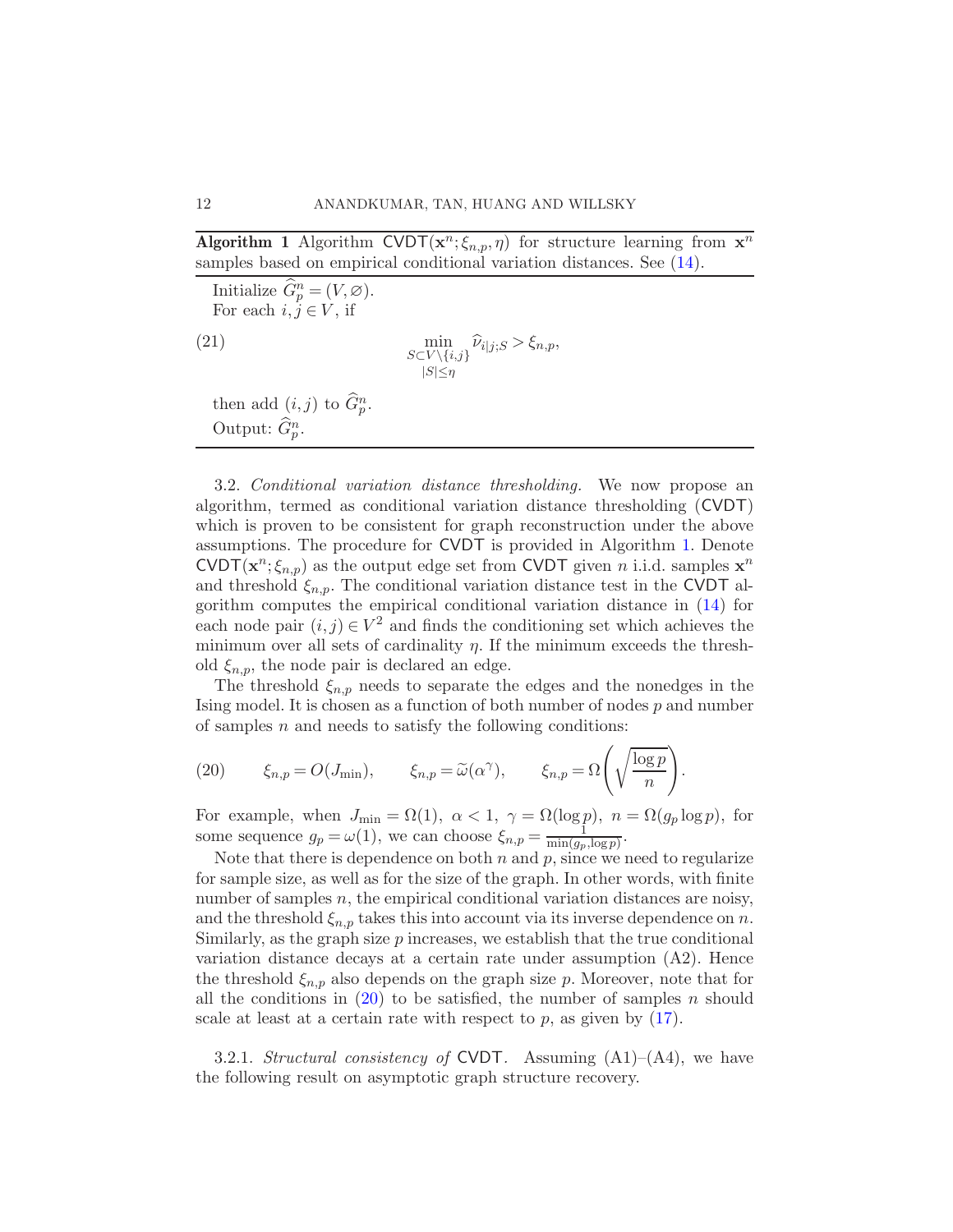THEOREM 1 (Structural consistency of CVDT). The algorithm CVDT is consistent for structure recovery of Ising models Markov on a.e. graph  $G_p \sim \mathcal{G}(p; \eta, \gamma)$ :

(22) 
$$
\lim_{\substack{n,p\to\infty\\n=\Omega(J_{\min}^{-2}\log p)}} P[\text{CVDT}(\{\mathbf{x}^n\};\xi_{n,p},\eta) \neq G_p] = 0.
$$

The proof of this theorem is provided in Section 8 in the supplementary material [\[4](#page-27-3)].

#### REMARKS.

(1) Consistency guarantee: The CVDT algorithm consistently recovers the structure of the graphical models, with probability tending to one, where the probability measure is with respect to both the graph and the samples. We extend our results and provide finite sample guarantees for specific graph families in Section [3.2.2.](#page-13-0) Moreover, if we require a *parameter-free* threshold, that is, we do not know the exact value of  $J_{\text{min}}$  but only its scaling with p, then we need to choose  $\xi_{n,p} = o(J_{\text{min}})$  rather than  $\xi_{n,p} = O(J_{\text{min}})$ . In this case, the sample complexity scales as  $n = \omega(J_{\text{min}}^{-2} \log p)$ .

(2) Other tests for conditional independence: We consider a test based on variation distances. Alternatively other distance measures can be employed. For instance, it can be proven that the Hellinger distance and the Kullback– Leibler distance have similar sample complexity results, while a test based on mutual information has a worse sample complexity of  $\Omega(J_{\text{min}}^{-4}\log p)$  under the assumptions  $(A1)$ – $(A4)$ . We term the test based on mutual information as CMIT and compare its experimental performance with CVDT in Section [5.](#page-23-0)

(3) Extension to other models: The CVDT algorithm can be extended to general discrete models by considering pairwise variation distance between different configurations. For instance, we can set

$$
\nu_{i|j;S} := \sum_{\substack{\lambda_1 \neq \lambda_2 \\ \lambda_1, \lambda_2 \in \mathcal{X}}} \min_{\mathbf{x}_S \in \mathcal{X}^{|S|}} \nu(P(X_i | X_j = \lambda_1, \mathbf{X}_S = \mathbf{x}_S), P(X_i | X_j = \lambda_2, \mathbf{X}_S = \mathbf{x}_S)).
$$
\n(23)

In [\[3](#page-27-4)], we derive analogous conditions for Gaussian graphical models. Our approach is also applicable to models with higher order potentials since it does not depend on the pairwise nature of Ising models. The conditions for recovery are based on the notion of conditional uniqueness and can be imposed on any model. Indeed the regime of parameters where conditional uniqueness holds depends on the model and is harder to characterize for more complex models. Notice that our algorithm requires only low-order statistics [up to  $O(\eta + 2)$ ] for any class of graphical models which is relevant when we are dealing with models with higher order potentials.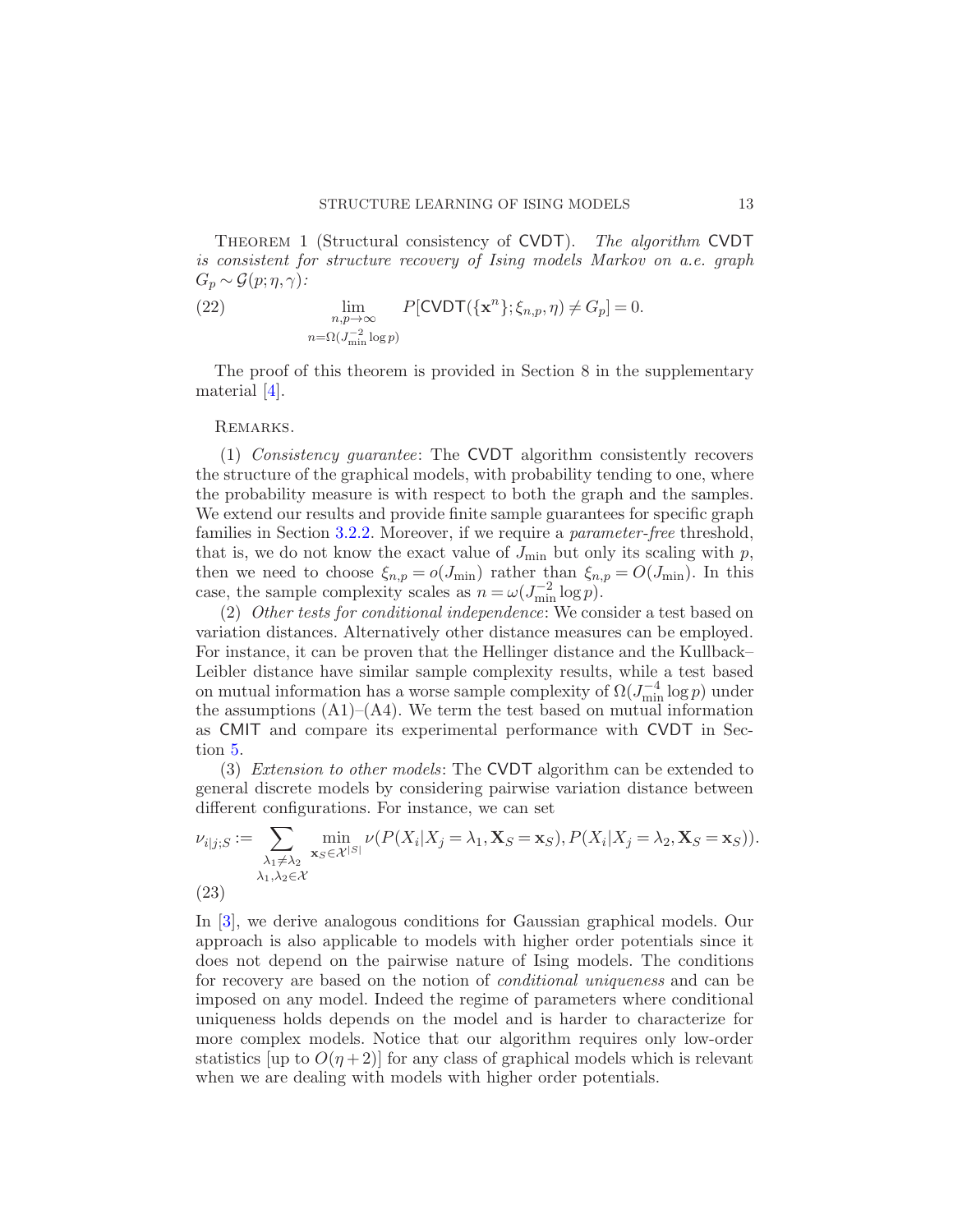PROOF OUTLINE. We first analyze the scenario when exact statistics are available. (i) We establish that for any two nonneighbors  $(i, j) \notin G$ , the conditional variation distance in [\(21\)](#page-11-2) (based on exact statistics) does not exceed the threshold  $\xi_{n,p}$ . (ii) Similarly, we also establish that the conditional vari-ation distance in [\(21\)](#page-11-2) exceeds the threshold  $\xi_{n,p}$  for all neighbors  $(i, j) \in G$ . (iii) We then extend these results to empirical versions using concentration bounds.  $\square$ 

<span id="page-13-0"></span>3.2.2. PAC Guarantees for CVDT. We now provide stronger results for CVDT method in terms of the probably approximately correct (PAC) model of learning [\[28\]](#page-29-16). This provides additional insight into the task of graph estimation. Given an Ising model P on graph  $G_p$ , recall the definition of conditional variation distance

$$
\nu_{i|j;S} := \min_{{\bf x}_S \in \{-1,+1\}^{|S|}} \nu(P(X_i|X_j=+,{\bf X}_S={\bf x}_S), P(X_i|X_j=-,{\bf X}_S={\bf x}_S)).
$$

Given a graph  $G_p$  and  $\lambda, \eta > 0$ , define

<span id="page-13-2"></span>(24) 
$$
G'_{p}(V; \lambda) := \left\{ (i, j) \in G_p : \min_{\substack{|S| \le \eta \\ S \subset V \setminus \{i, j\}}} \nu_{i|j; S} > \lambda \right\},\
$$

(25) 
$$
\nu_{\max}(p;\eta) := \max_{(i,j)\notin G_p} \min_{\substack{|S| \leq \eta \\ S \subset V \setminus \{i,j\}}} \nu_{i|j;S}.
$$

For any  $\delta > 0$ , choose the threshold  $\xi_{n,p}$  as

<span id="page-13-1"></span>(26) 
$$
\xi_{n,p}(\delta) = \nu_{\max}(p;\eta) + \delta.
$$

Define

(27) 
$$
P_{\min} := \min_{\substack{S \subset V, |S| \le \eta + 1 \\ \mathbf{x} = \{\pm 1\}^{|S|}}} P(\mathbf{X}_S = \mathbf{x}_S).
$$

<span id="page-13-3"></span>THEOREM 2 (PAC guarantees for CVDT). Given an Ising model Markov on graph G and threshold  $\xi_{n,p}(\delta)$  according to [\(26\)](#page-13-1), CVDT $(\mathbf{x}^n)$ ;  $\xi_{n,p}(\delta), \eta$ ) recovers  $G'_{p}(V; \nu_{\max}(p; \eta) + 2\delta)$  for any  $\delta > 0$ , defined in  $(24)$ , with probability at least  $1 - \varepsilon$ , when the number of samples is

(28) 
$$
n > \frac{2(\delta+2)^2}{\delta^2 P_{\min}^2} \left[ \log \left( \frac{1}{\varepsilon} \right) + (\eta+2) \log p + (\eta+4) \log 2 \right],
$$

and the computational complexity scales as  $O(p^{n+2})$ .

PROOF. The proof is provided in Section 9 in the supplementary mate-rial [\[4\]](#page-27-3).  $\square$ 

Thus, the above result characterizes the relationship between the separation between edges and nonedges (in terms of conditional variation dis-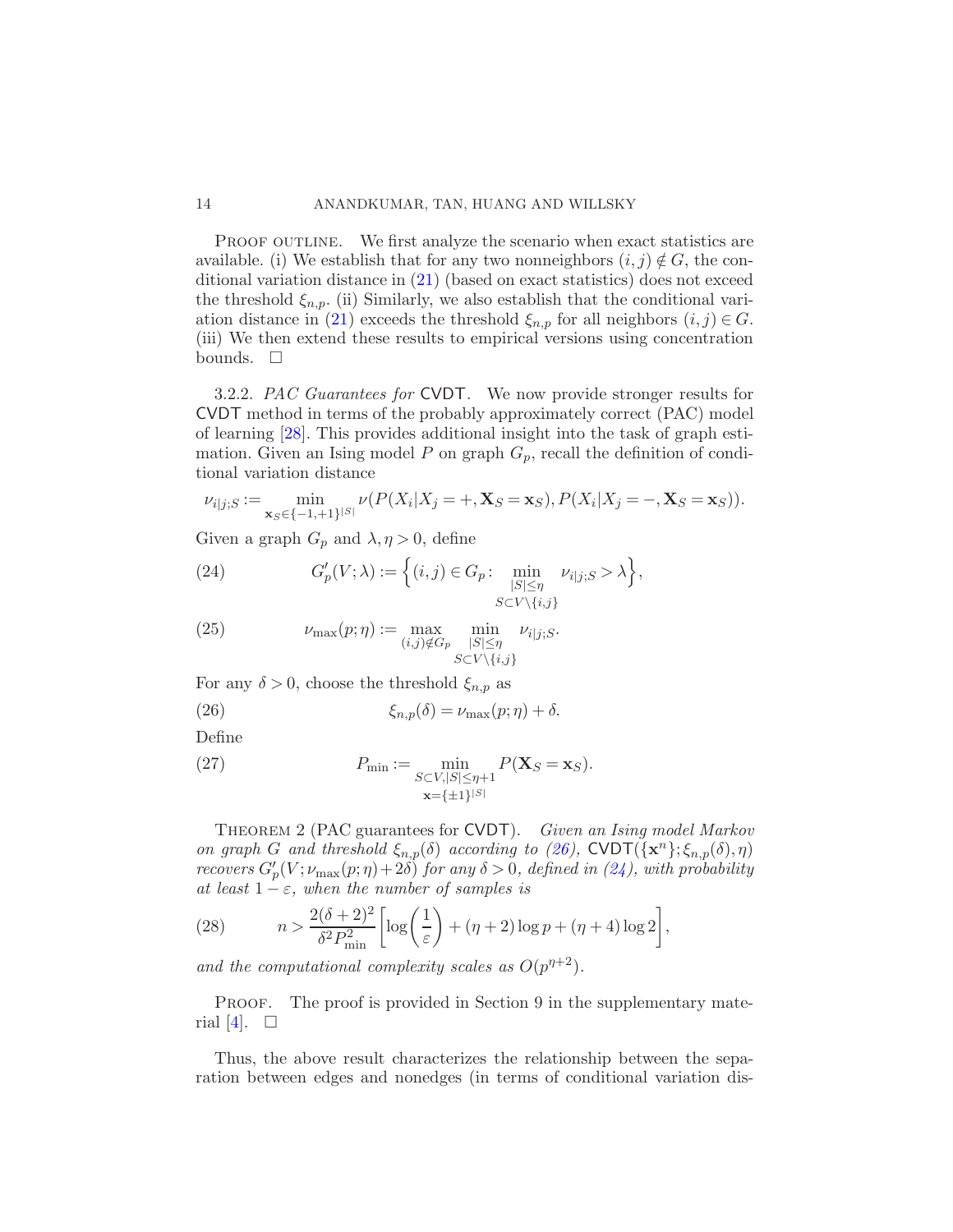tances) and the number of samples required to distinguish them. A critical parameter in the above result is  $\nu_{\text{max}}(p;\eta)$ , the maximum conditional variation distance between nonneighbors. We now provide nonasymptotic bounds on  $\nu_{\text{max}}(p;\eta)$  for specific graph families satisfying the  $(\eta, \gamma)$ -local separation condition. A detailed description of the graph families considered below is provided in Section [3.3.](#page-15-0) On lines of assumption (A2) in Section [3.1,](#page-9-5) define

<span id="page-14-0"></span>(29) 
$$
\alpha := \frac{\tanh J_{\text{max}}}{\tanh J^*}.
$$

As we noted earlier, the threshold  $J^*$  depends on the graph family. We characterize both  $J^*$  and  $\nu_{\text{max}}(p;\eta)$  for various graph families below.

LEMMA 1 [Nonasymptotic bounds on  $\nu_{\text{max}}(p;\eta)$  for graph families]. The following statements hold for  $\alpha$  in [\(29\)](#page-14-0):

(1) For the degree-bounded ensemble  $\mathcal{G}_{\text{Deg}}(p;\Delta)$ ,

(30) 
$$
J_{\text{Deg}}^* = \infty, \qquad \nu_{\text{max}}(p; \Delta) = 0.
$$

(2) For the girth-bounded ensemble  $\mathcal{G}_{\text{Girth}}(p; g, \Delta)$ ,

(31) 
$$
J_{\text{Girth}}^* = \operatorname{atanh}\left(\frac{1}{\Delta}\right), \qquad \nu_{\max}(p;1) \le \alpha^{g/2},
$$

where  $\Delta$  is the maximum degree and g is the girth.

(3) For the ensemble of  $\Delta$ -random regular graphs  $\mathcal{G}_{\text{Reg}}(p;\Delta)$ ,

(32) 
$$
J_{\text{Reg}}^* = \operatorname{atanh}\left(\frac{1}{\Delta}\right).
$$

Choose any  $l \in \mathbb{N}$  such that  $l < 0.25(0.25p\Delta + 0.5 - \Delta^2)$ . Then, with probability at least  $1 - \Delta^{16l-2}(p\Delta - 4\Delta^2 - 16l)^{-(8l-1)}$ ,

$$
(33) \t\t\t \nu_{\max}(p;2) \le \alpha^l,
$$

where  $\Delta$  is the degree.

(4) For the Erdős–Rényi ensemble  $\mathcal{G}_{\text{ER}}(p, c/p)$ ,

(34) 
$$
J_{\text{ER}}^* = \operatorname{atanh}\left(\frac{1}{c}\right).
$$

Choose any  $l \in \mathbb{N}$  such that  $l < \frac{\log p}{4 \log c}$ . When  $c > 1$ , then with probability at  $least 1 - le^{\sqrt{125}}p^{-2.5} - l!c^{4l+1}p^{-1},$ 

(35) 
$$
\nu_{\max}(p;2) \le 2l^3 \alpha^l \log p,
$$

where c is the average degree.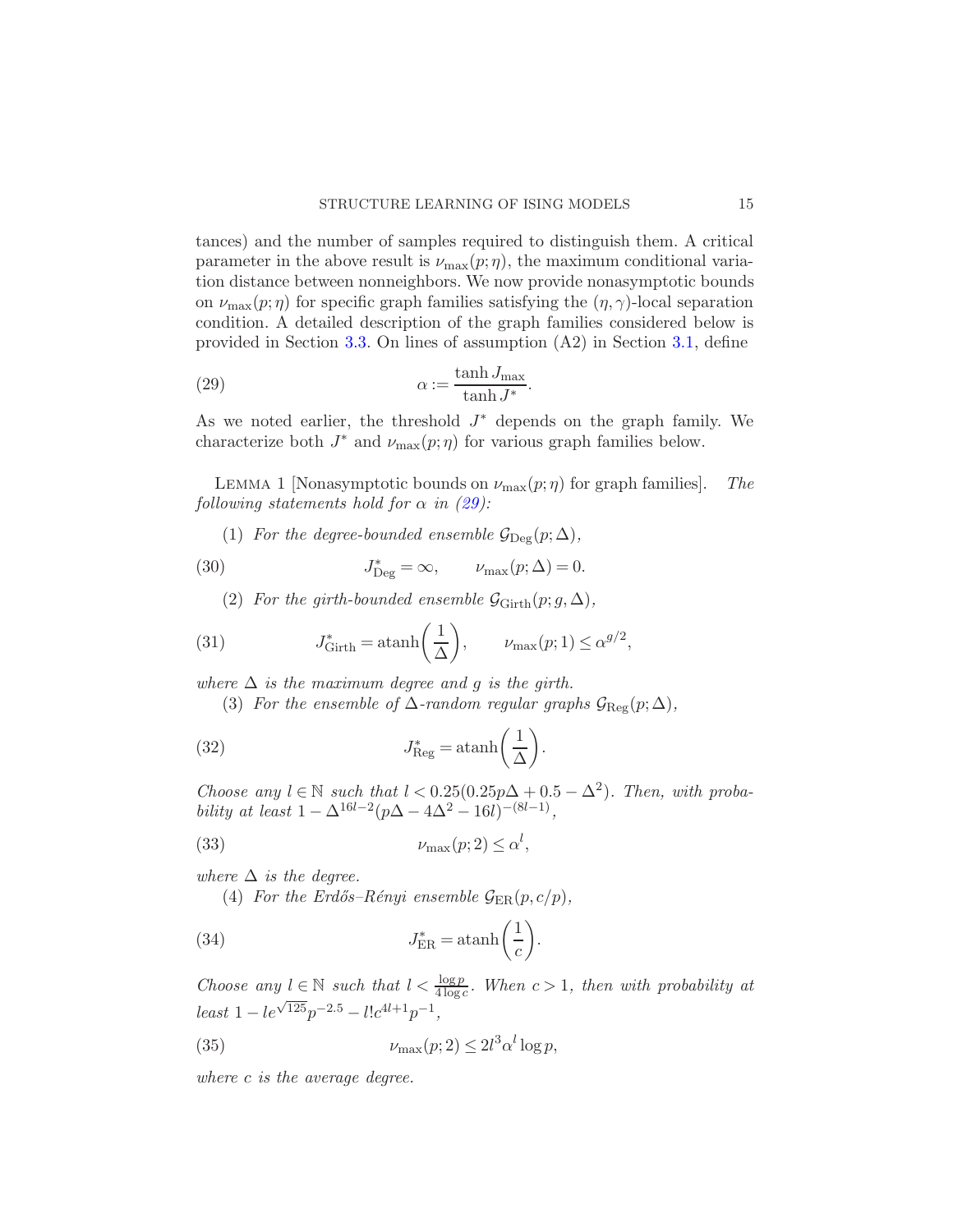(5) For the small-world graph ensemble  $\mathcal{G}_{Watts}(p, d, c/p)$ , similar results apply.

(36) 
$$
J_{\text{Watts}}^* = \operatorname{atanh}\left(\frac{1}{c}\right),
$$

Choose any  $l \in \mathbb{N}$  such that  $l < \frac{\log p}{4 \log c}$ . When  $c > 1$ , with probability at least  $1 - le^{\sqrt{125}} p^{-2.5} - l! c^{4l-1} p^{-1},$ 

(37) 
$$
\nu_{\max}(p; d+2) \le 4l^3 \alpha^l \log p,
$$

where c is the average degree of the  $Erd\tilde{o}s-R\tilde{e}nyi$  subgraph.

PROOF. See Corollaries 1 and 2 in Section 8.1 in the supplementary material [\[4](#page-27-3)].  $\square$ 

Thus, we note that the conditional variation distance is small for nonneighbors when the maximum edge potential  $J_{\text{max}}$  is suitably bounded. Combining the results above on  $\nu_{\text{max}}(p;\eta)$  and the PAC guarantees in Theorem [2,](#page-13-3) we note that a majority of edges in the Ising model can be learned efficiently under a logarithmic sample complexity.

<span id="page-15-0"></span>3.3. Examples of tractable graph families. We now show that the localseparation property in Definition [2](#page-9-3) and the assumptions in Section [3.1](#page-9-5) hold for a rich class of graphs.

Example 1 (Bounded-degree). Any (deterministic or random) ensemble of degree-bounded graphs  $\mathcal{G}_{\text{Dec}}(p,\Delta)$  satisfies  $(\eta,\gamma)$ -local separation property with  $\eta = \Delta$  and arbitrary  $\gamma \in \mathbb{N}$ . This is because for any node  $i \in V$ , its neighborhood  $\mathcal{N}(i)$  exactly separates it from nonneighbors. Since there is exact separation, we can establish that the threshold in [\(18\)](#page-10-2) is infinite  $(J_{\text{Deg}}^* = \infty)$ ; that is, there is no constraint on the maximum edge potential  $\mathcal{J}_{\text{max}}$ . However, the computational complexity of our proposed algorithm scales as  $O(p^{\Delta+2})$ ; see also [\[10\]](#page-28-6). Thus, when  $\Delta$  is large, our proposed algorithm, as well as the algorithm in [\[10](#page-28-6)], are computationally intensive. Our goal in this paper is to relax the bounded-degree assumption and to consider sequences of ensembles of graph  $\mathcal{G}(p)$  whose maximum degrees may grow with the number of nodes  $p$ . To this end, we discuss other structural constraints which can lead to graphs with sparse local separators.

EXAMPLE 2 (Bounded local paths). Another sufficient condition<sup>[14](#page-15-1)</sup> for the  $(\eta, \gamma)$ -local separation property in Definition [2](#page-9-3) to hold is that there are

<span id="page-15-1"></span><sup>&</sup>lt;sup>14</sup>For any graph satisfying  $(\eta, \gamma)$ -local separation property, the number of vertex-disjoint paths of length at most  $\gamma$  between any two nonneighbors is bounded above by  $\eta$ , by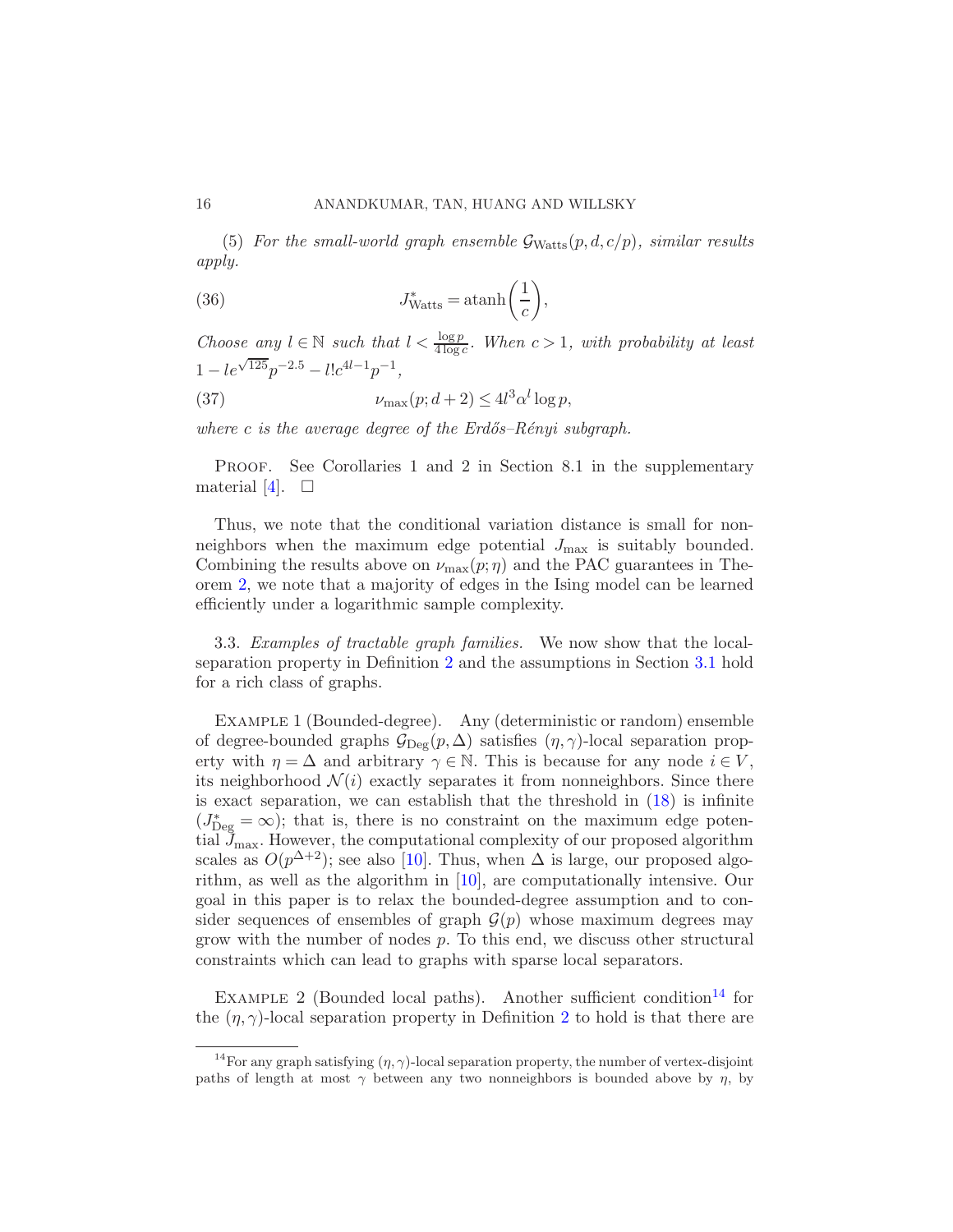at most  $\eta$  paths of length at most  $\gamma$  in G between any two nodes [henceforth, termed as the  $(\eta, \gamma)$ -local paths property. In other words, there are at most  $\eta$  – 1 number of overlapping<sup>[15](#page-16-0)</sup> cycles of length smaller than 2γ. We denote this ensemble of graphs as  $\mathcal{G}_{LP}(p;\eta,\gamma)$ .

In particular, a special case of the local-paths property described above is the so-called girth property. The *girth* of a graph is the length of the shortest cycle. Thus, a graph with girth g satisfies  $(\eta, \gamma)$ -local separation property with  $\eta = 1$  and  $\gamma = g/2$ . Let  $\mathcal{G}_{\text{Girth}}(p; g)$  denote the ensemble of graphs with girth at most g. There are many graph constructions which lead to large girth. For example, the bipartite Ramanujan graph [\[17](#page-28-16)], page 107 and the random Cayley graphs [\[24](#page-28-17)] have large girths. Recently, efficient algorithms have been proposed to generate large girth graphs efficiently [\[5](#page-27-5)].

The girth condition can be weakened to allow for a small number of short cycles, while not allowing for typical node neighborhoods to contain short cycles. Such graphs are termed as locally tree-like. For instance, the ensemble of Erdős–Rényi graphs  $\mathcal{G}_{ER}(p, c/p)$ , where an edge between any node pair appears with a probability  $c/p$ , independent of other node pairs, is locally tree-like. The parameter  $c$  may grow with  $p$ , albeit at a controlled rate for tractable structure learning, made precise later. In Section 11 in the supplementary material [\[4](#page-27-3)], we establish that there are at most two paths of length smaller than  $\gamma < \frac{\log p}{4 \log c}$  between any two nodes in Erdős– Rényi graphs a.a.s., or equivalently, there are no overlapping cycles of length smaller than  $2\gamma$  a.a.s. Similar observations apply for the more general scale-free or power-law graphs [\[18](#page-28-9), [20](#page-28-18)], and we derive the precise relationships in Section 11 in the supplementary material [\[4](#page-27-3)]. Along similar lines, the ensemble of  $\Delta$ -random regular graphs, denoted by  $\mathcal{G}_{\text{Reg}}(p,\Delta)$ , which is the uniform ensemble of regular graphs with degree  $\Delta$  has no overlapping cycles of length at most  $\Theta(\log_{\Delta-1} p)$  a.a.s. [\[36\]](#page-29-17), Lemma 1.

We now discuss the conditions under which a general local-paths graph ensemble  $\mathcal{G}_{LP}(p;\eta,\gamma)$  satisfies assumption<sup>[16](#page-16-1)</sup> (A3) in Section [3.1,](#page-9-5) required for our graph estimation algorithm CVDT to succeed. Denote the maximum degree for the  $\mathcal{G}_{\text{LP}}(p;\eta,\gamma)$  ensemble as  $\Delta$  (possibly growing with p). Note that we can now implement the CVDT algorithm with parameter  $\eta$ . In Section 8.1 in the supplementary material [\[4](#page-27-3)], we establish that the threshold  $J^*$  in [\(18\)](#page-10-2) is given by  $J_{\text{LP}}^* = \Theta(1/\Delta)$ . When the minimum edge potential  $J_{\text{min}}$  achieves

appealing to Menger's theorem for bounded path lengths [\[35\]](#page-29-18). However, the property of local paths that we describe above is a stronger notion than having sparse local separators, and we consider all distinct paths of length at most  $\gamma$  and not just vertex disjoint paths in the formulation.

<span id="page-16-1"></span><span id="page-16-0"></span> $^{15}$ Two cycles are said to overlap if they have common vertices.

<sup>&</sup>lt;sup>16</sup>In fact, a weaker version of (A3) as  $J_{\min} \alpha^{-\gamma} = \omega(1)$  suffices for degree-bounded ensembles  $\mathcal{G}_{\text{Deg}}(\Delta)$ .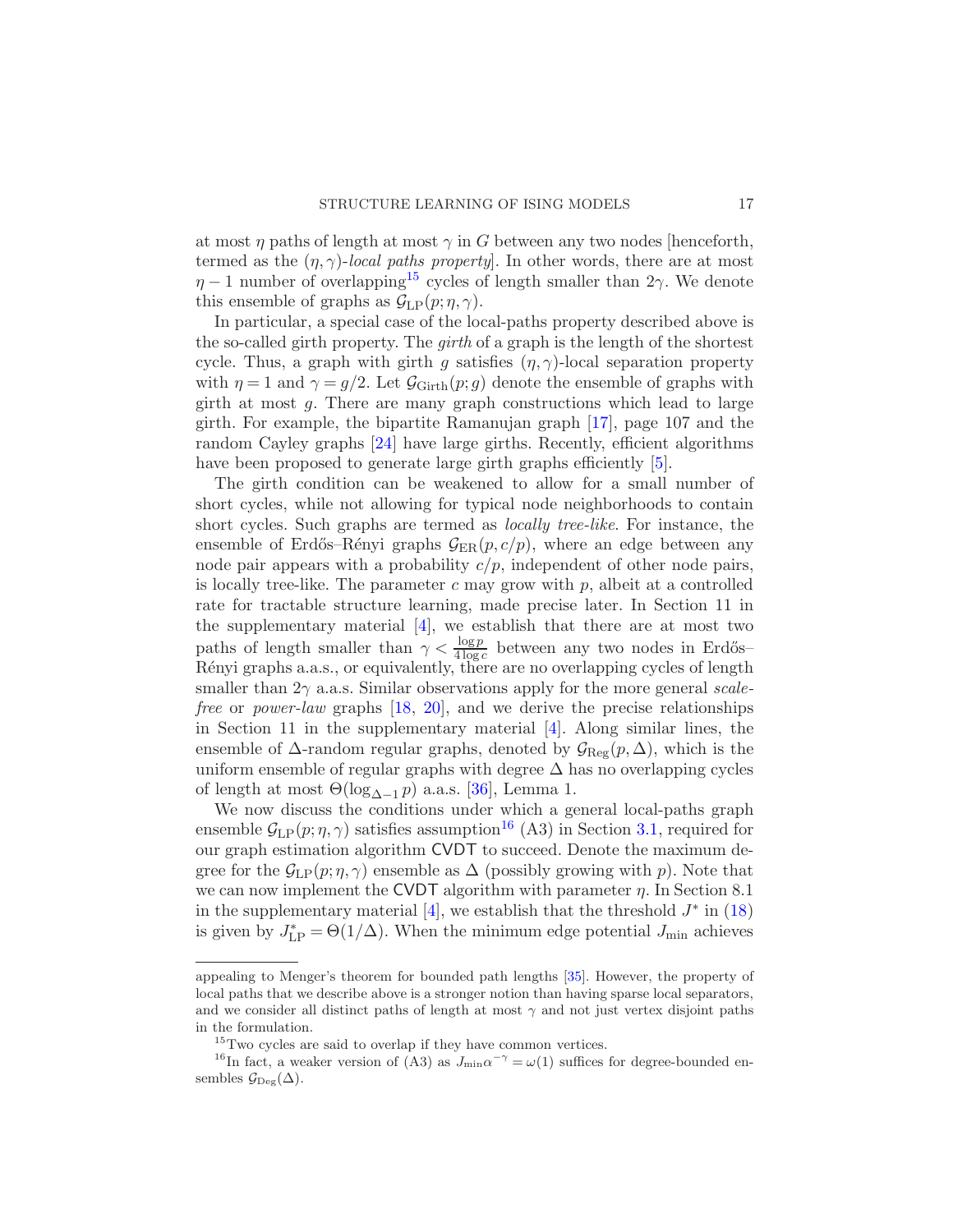the bound, that is,  $J_{\min} = \Theta(1/\Delta)$ , the assumption (A3) simplifies as

<span id="page-17-0"></span>(38) 
$$
\Delta \alpha^{\gamma} = o(1).
$$

Note that  $\alpha < 1$  under (A2). We obtain a natural trade-off between the maximum degree  $\Delta$  and the path threshold  $\gamma$ .

When  $\Delta = O(1)$ , we can allow the path threshold in [\(38\)](#page-17-0) to scale as  $\gamma = O(\log \log p)$ . This implies that graphs with fairly small path threshold  $\gamma$ can be incorporated under our framework. In particular, this includes the class of girth-bounded graph with fairly small girth [i.e., the girth g scaling as  $O(\log \log p)$ .

We can also incorporate graph families with growing maximum degrees in [\(38\)](#page-17-0). For instance, when  $\Delta = O(\text{poly}\log p)$ , we require the path threshold to scale as  $\gamma = O(\log p)$ . In particular, the  $\Delta$ -random-regular ensemble satisfies [\(38\)](#page-17-0) when  $\Delta = O(\text{poly}\log p)$ .

Thus, [\(38\)](#page-17-0) represents a natural trade-off between node degrees and path threshold for consistent structure estimation; graphs with large degrees can be learned efficiently if their path thresholds are large. Indeed, in the extreme case of trees which have infinite threshold (since they have infinite girth), in accordance with [\(38\)](#page-17-0), there is no constraint on node degrees for successful recovery, and recall that the Chow–Liu algorithm [\[16\]](#page-28-5) is an efficient method for model selection on tree distributions.

Moreover, the constraint in [\(38\)](#page-17-0) can be weakened for random graph ensembles by replacing the maximum degree with the average degree. Recall that in the Erdős–Rényi ensemble  $\mathcal{G}_{ER}(p, c/p)$ , an edge between any two nodes occurs with probability  $c/p$  and that this ensemble satisfies the  $(\eta, \gamma)$ property with path threshold  $\gamma = O(\frac{\log p}{\log c})$  $\frac{\log p}{\log c}$  and  $\eta = 2$ . In Section 8.1 in the supplementary material  $[4]$ , we establish that the threshold in  $(18)$  is given by  $J_{\text{ER}}^* = \Theta(1/c)$ . Comparing with the threshold for  $\Delta$ -degree bounded graphs  $J^* = \Theta(1/\Delta)$  discussed above, we see that we can obtain better bounds for random-graph ensembles.

When the minimum edge potentials achieves the threshold  $(J_{\min} = \Theta(1/c))$ , the requirement in assumption  $(A3)$  in Section [3.1](#page-9-5) simplifies to

<span id="page-17-1"></span>(39) 
$$
c\alpha^{\gamma} = \tilde{o}(1),
$$

which is true when  $c = O(\text{poly}\log p)$ . Thus, we can guarantee consistent structure estimation for the Erdős–Rényi ensemble when the average degree scales as  $c = O(\text{poly}\log p)$ . This regime is typically known as the "sparse" regime and is relevant, since in practice, our goal is to fit the measurements to a sparse graphical model.

Example 3 (Small-world graphs). The previous two examples showed that local separation holds under two different conditions: bounded maximum degree and bounded number of local paths. The former class of graphs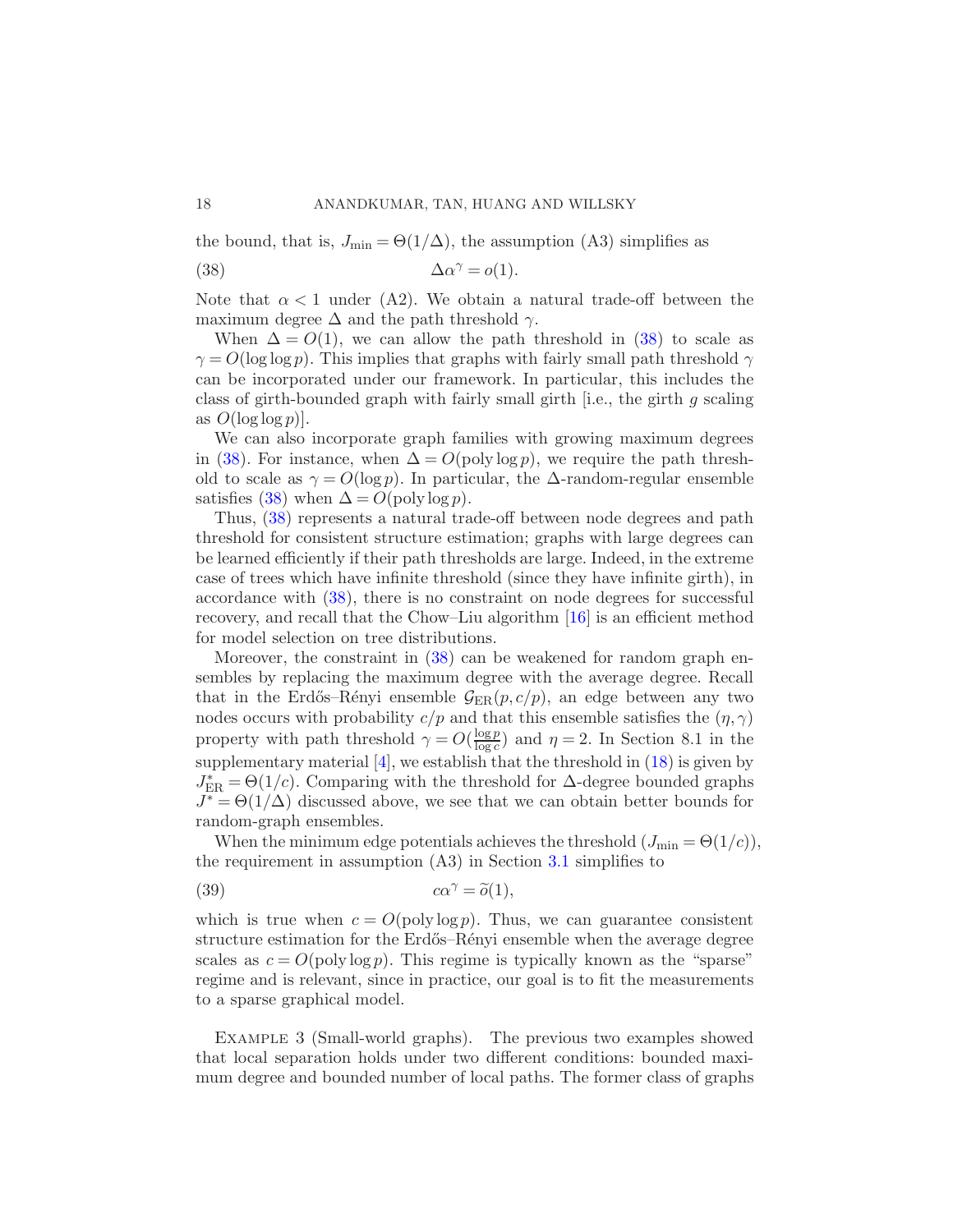can have short cycles, but the maximum degree needs to be constant, while the latter class of graphs can have a large maximum degree but the number of overlapping short cycles needs to be small. We now provide instances which incorporate both these features, large degrees and short cycles, and yet satisfy the local separation property.

The class of hybrid graphs or augmented graphs ([\[18](#page-28-9)], Chapter 12) consists of graphs which are the union of two graphs: a "local" graph, having short cycles, and a "global" graph, having small average distances. Since the hybrid graph is the union of these local and global graphs, it simultaneously has large degrees and short cycles. The simplest model  $\mathcal{G}_{Watts}(p, d, c/p)$ , first studied by Watts and Strogatz [\[51](#page-30-0)], consists of the union of a d-dimensional grid and an Erdős–Rényi random graph with parameter  $c$ . It is easily seen that a.e. graph  $G \sim \mathcal{G}_{Watts}(p, d, c/p)$  satisfies  $(\eta, \gamma)$ -local separation property in  $(16)$ , with

$$
\eta = d + 2, \qquad \gamma \le \frac{\log p}{4 \log c}.
$$

Similar observations apply for more general hybrid graphs studied in [\[18](#page-28-9)], Chapter 12.

In Section 8.1 in the supplementary material, we establish that the thresh-old in [\(18\)](#page-10-2) for the small-world ensemble  $\mathcal{G}_{Watts}(p, d, c/p)$  is given by  $J_{Watts}^* =$  $\Theta(1/c)$  and is independent of d, the degree of the grid graph. Comparing with the threshold  $J_{\text{ER}}^*$  for Erdős–Rényi ensemble  $\mathcal{G}_{\text{ER}}(p, c/p)$ , we note that the two thresholds are identical. This further implies that [\(39\)](#page-17-1) holds for the small-world graph ensemble as well.

3.4. Explicit bounds on sample complexity of CVDT. Recall that the sample complexity of the CVDT is required to scale as  $n = \Omega(J_{\min}^{-2} \log p)$ for structural consistency in high dimensions. Thus, the sample complexity is small when the minimum edge potential  $J_{\min}$  is large. On the other hand,  $J_{\text{min}}$  cannot be arbitrarily large due to assumption  $(A2)$  in Section [3.1,](#page-9-5) which entails that  $J_{\min} < J^*$ . The minimum sample complexity is thus attained when  $J_{\min}$  achieves the threshold  $J^*$ .

We now provide explicit results for the minimum sample complexity for various graph ensembles, based on the threshold  $J^*$ . Recall that in Sec-tion [3.3,](#page-15-0) we discussed that for the graph ensemble  $\mathcal{G}_{\text{LP}}(p, \eta, \gamma, \Delta)$  satisfying the  $(\eta, \gamma)$ -local paths property and having maximum degree  $\Delta$ , the threshold is  $J_{\text{LP}}^* = 1/\Delta$ . Thus, the minimum sample complexity for this graph ensemble is  $n = \Omega(\Delta^2 \log p)$ , that is, when  $J_{\min} = \Theta(1/\Delta)$ .

For the Erdős–Rényi random graph ensemble  $\mathcal{G}_{ER}(p, c/p)$  and the smallworld graph ensemble  $\mathcal{G}_{Watts}(p, d, c/p)$ , recall that the thresholds are given by  $J_{\text{ER}}^* = J_{\text{Watts}}^* = 1/c$ , where c is the mean degree of the Erdős–Rényi graph. Thus, the minimum sample complexity can be improved to  $n = \Omega(c^2 \log p)$ ,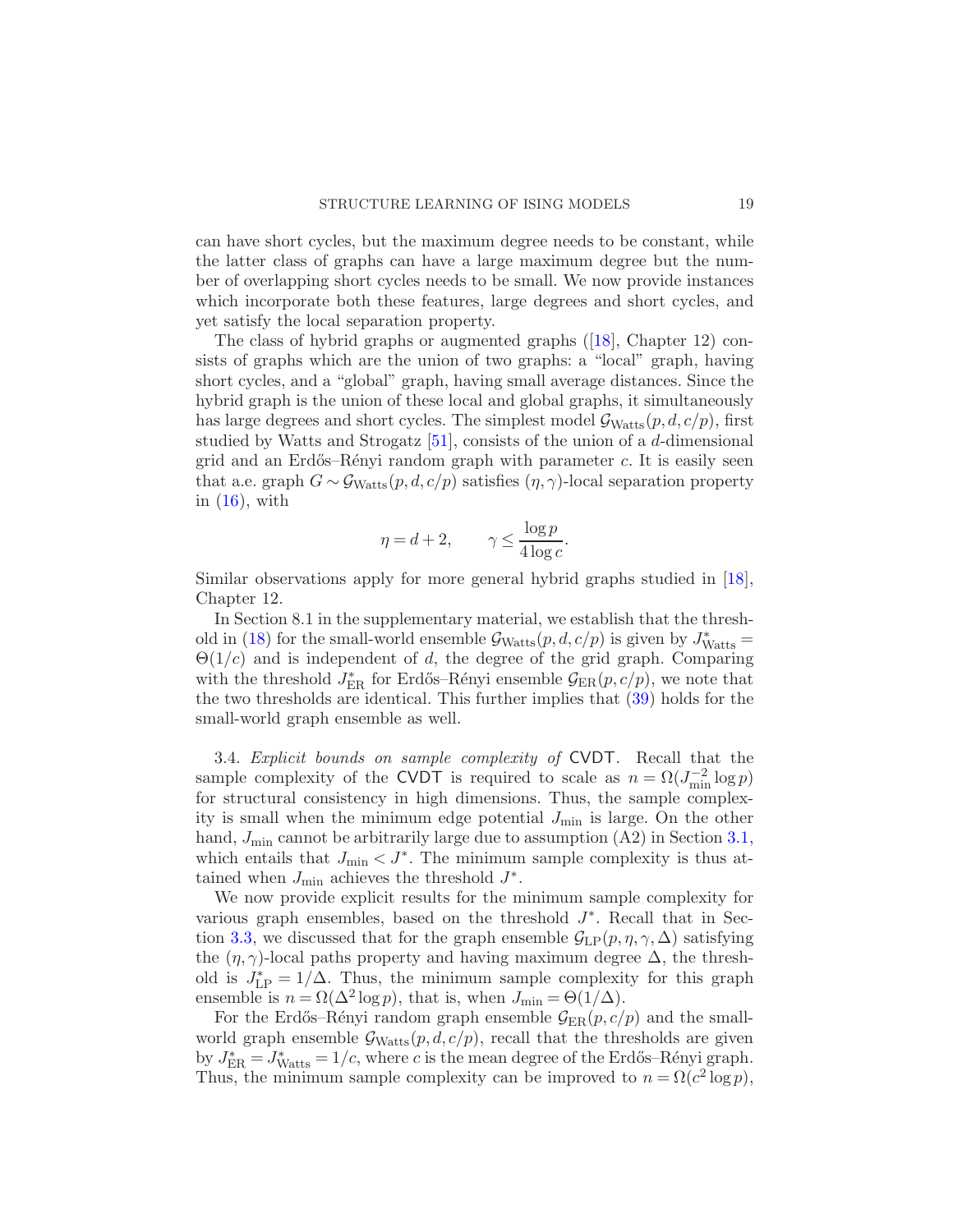by setting  $J_{\min} = \Theta(1/c)$ . This implies that when the Erdős–Rényi random graphs and small-world graphs have a bounded average degree  $[c = O(1)]$ , the minimum sample complexity is  $n = \Omega(\log p)$ . Recall that the sample complexity of learning tree models is  $\Omega(\log p)$  [\[47\]](#page-30-3). Thus, we observe that the complexity of learning sparse Erdős–Rényi random graphs and smallworld graphs using our algorithm CVDT is akin to learning tree structures in certain parameter regimes.

<span id="page-19-0"></span>3.5. Comparison with previous results. We now compare the performance of our algorithm CVDT with  $\ell_1$ -penalized logistic regression proposed in [\[41](#page-29-4)]. We first compare the computational complexities. The method in [\[41](#page-29-4)] has a computational complexity of  $O(p^4)$  for any input (assuming  $p > n$ ). On the other hand, the complexity of our method depends on the graph family under consideration. It can be as low as  $O(p^3)$  for girth-bounded ensembles,  $O(p^4)$  for random graph families and as high as  $O(p^4)$  for degree-bounded ensembles (without any additional characterization of the local separation property). Clearly our method is not efficient for general degree-bounded ensembles since it is tailored to exploit the sparse local-separation property in the underlying graph.

We now compare the sample complexities under the two methods. It was established that the method in [\[41\]](#page-29-4) has a minimum sample complexity of  $n = \Omega(\Delta^3 \log p)$  for a degree-bounded ensemble  $\mathcal{G}_{\text{Deg}}(p, \Delta)$  satisfying certain "incoherence" conditions. The sample complexity of our CVDT algorithm is better at  $n = \Omega(\Delta^2 \log p)$ . Moreover, we can guarantee improved sample complexity of  $n = \Omega(c^2 \log p)$  for Erdős–Rényi random graphs  $\mathcal{G}_{\text{ER}}(p, c/p)$  and small-world graphs  $\mathcal{G}_{Watts}(p, d, c/p)$  under the modified CVDT algorithm. Note that these random graph ensembles have maximum degrees  $(\Delta)$  much larger than the average degrees  $(c)$ , and thus, we can provide stronger sample complexity results. Moreover, our algorithm is local and requires only loworder statistics for any class of graphical models of arbitrary order, while the method in [\[41\]](#page-29-4) requires full-order statistics since it undertakes neighborhood selection through regularized logistic regression. This is relevant in practice, since our algorithm is better equipped to handle missing samples.

The incoherence conditions required for the success of  $\ell_1$  penalized logistic regression in [\[41](#page-29-4)] are NP-hard to establish for general models since they involve the partition function of the model  $[6]$ . In contrast, our conditions are transparent and relate to the phase transitions in the model. It is an open question as to whether the incoherence conditions are implied by our assumptions or vice-versa for general models. It appears that our conditions are weaker than the incoherence conditions for random-graph models. For instance, for the Erdős–Rényi model  $\mathcal{G}_{ER}(p, c/p)$ , we require that  $J_{\text{max}} = O(1/c)$ , where c is the average degree, while a sufficient condition for incoherence is  $J_{\text{max}} = O(1/\Delta)$ , where  $\Delta$  is the maximum degree. Note that  $\Delta = O(\log p \log c)$  a.a.s. for the Erdős–Rényi model. Similar obser-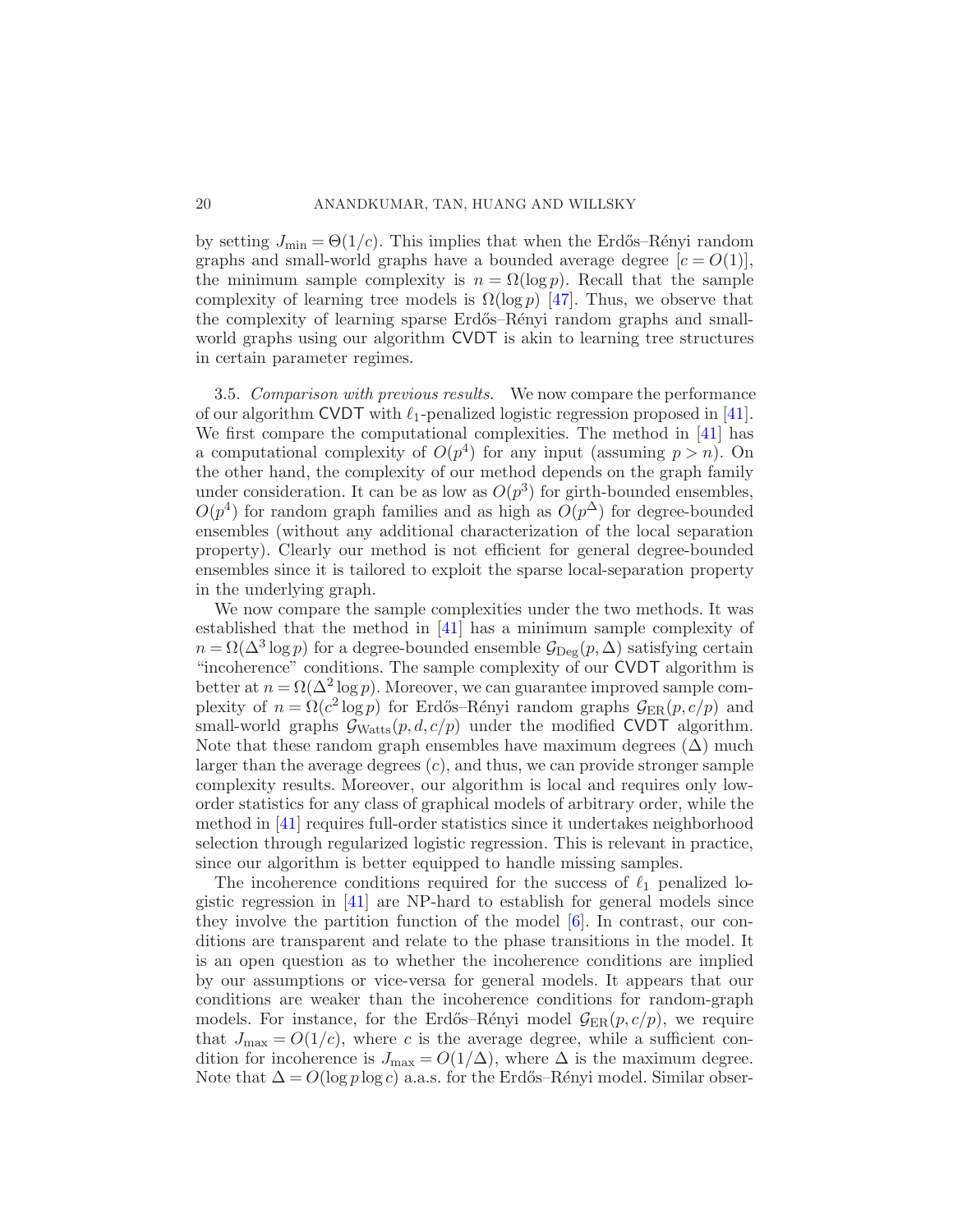vations also hold for the power-law and small-world graph ensembles. This implies that we can guarantee consistent structure estimation under weaker conditions (i.e., a wider range of parameters) and better sample complexity for the Erdős–Rényi, power-law and small-world models.

4. Necessary conditions for graph estimation. We have so far proposed algorithms and provided performance guarantees for graph estimation given samples from an Ising models. We now analyze necessary conditions for graph estimation.

4.1. *Erdős–Rényi random graphs.* Necessary conditions for graph esti-mation have been previously characterized for degree-bounded graph ensembles  $\mathcal{G}_{\text{Deg}}(p,\Delta)$  [\[43](#page-29-14)]. However, these conditions are too loose to be useful for the ensemble of Erdős–Rényi graphs  $\mathcal{G}_{\text{ER}}(p, c/p)$ , where the average de- $\text{gree}^{17}$  $\text{gree}^{17}$  $\text{gree}^{17}$  (c) is much smaller than the maximum degree.

We now provide a lower bound on sample complexity for graph estimation of Erdős–Rényi graphs using any deterministic estimator. Recall that  $p$  is the number of nodes in the model, and  $n$  is the number of samples. In the following result, c is allowed to depend on  $p$  and is thus more general than the previous results.

<span id="page-20-1"></span>THEOREM 3 (Necessary conditions for model selection). Assume that  $c \leq 0.5p$  and  $G_p \sim \mathcal{G}_{\text{ER}}(p, c/p)$ . Then if  $n \leq \varepsilon \log p$  for sufficiently small  $\varepsilon > 0$ , we have

(40) 
$$
\lim_{p \to \infty} P[\widehat{G}_p^n(\mathbf{X}_p^n) \neq G_p] = 1
$$

for any deterministic estimator  $\widehat{G}_p$ .

Thus, when  $n \leq \varepsilon \log p$  for sufficiently small  $\varepsilon > 0$ , the probability of error for structure estimation tends to one, where the probability measure is with respect to both the Erdős–Rényi random graph and the samples. The proof of this theorem can be found in Section 10 in the supplementary material, and is along the lines of [\[10](#page-28-6)], Theorem 1.

The result in Theorem [3](#page-20-1) provides an asymptotic necessary condition for structure learning and involves an additional auxiliary parameter  $\varepsilon$ . In the following result, we remove the requirement for the auxiliary parameter  $\varepsilon$ and provide a nonasymptotic necessary condition, but at the expense of having a weak (instead of a strong) converse.

<span id="page-20-2"></span>THEOREM 4 (Nonasymptotic necessary conditions for model selection). Assume that  $G \sim \mathcal{G}_{\text{ER}}(p,c/p)$ , where c may depend on p. Let  $P_e^{(p)} :=$ 

<span id="page-20-0"></span><sup>&</sup>lt;sup>17</sup>The techniques in this section is applicable when the average sparsity parameter  $c$  of  $\mathcal{G}_{\text{ER}}(p, c/p)$  ensemble is a function of p and satisfies  $c \leq p/2$ .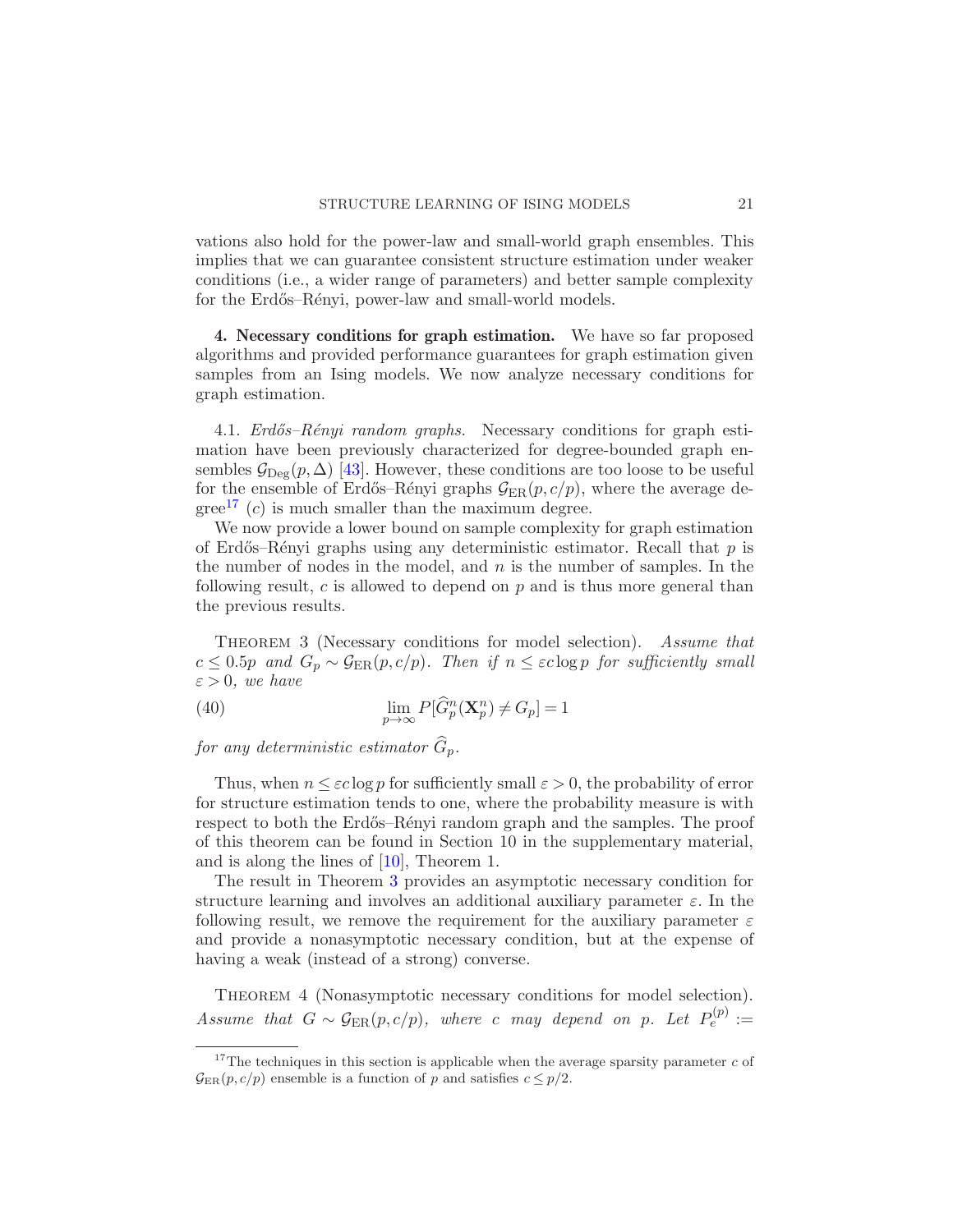$P(\hat G_p\neq G_p)$  be the probability of error. If  $P_e^{(p)}\to 0$ , the number of samples n must satisfy

<span id="page-21-0"></span>(41) 
$$
n \geq \frac{1}{p \log_2 |\mathcal{X}|} {p \choose 2} \mathcal{H}_b \left( \frac{c}{p} \right).
$$

By expanding the binary entropy function  $\mathcal{H}_b(\cdot)$ , it is easy to see that the statement in [\(41\)](#page-21-0) can be weakened to the more easily interpretable (albeit weaker) necessary condition

(42) 
$$
n \geq \frac{c \log_2 p}{2 \log_2 |\mathcal{X}|}.
$$

The above result differs from Theorem [3](#page-20-1) in two aspects: the bound in [\(41\)](#page-21-0) does not involve any asymptotic notation and is a weak converse result (instead of a strong converse). The proof is provided in Section 10.3 in the supplementary material [\[4\]](#page-27-3).

## Remarks.

(1) Thus,  $n = \Omega(c \log p)$  number of samples are *necessary* for structure recovery. Hence, the larger the average degree, the higher is the required sample complexity. Intuitively this is because as c grows, the graph is denser, and hence we require more samples for learning. In information-theoretic terms, Theorem [3](#page-20-1) is a strong converse  $[19]$ , since we show that the error probability of structure learning tends to one (instead of being merely bounded away from zero). On the other hand, the result in Theorem [4](#page-20-2) is a weak converse result.

(2) In [\[43\]](#page-29-14), it is shown that for graphs uniformly drawn from the class of graphs with maximum degree  $\Delta$ , when  $n < \varepsilon \Delta^k \log p$  for some  $k \in \mathbb{N}$ , there exists a graph for which any estimator fails with probability at least 0.5. These results cannot be applied here since the probability mass function is nonuniform for the class of Erdős–Rényi random graphs.

(3) The result is not dependent on the Ising model assumption, and holds for any pairwise discrete Markov random field (i.e.,  $\mathcal{X}$  is a finite set).

We now provide an outline for the proof of Theorem [4.](#page-20-2) A naïve application of Fano's inequality for this problem does not yield any meaningful result since the set of all graphs (which can be realized by  $\mathcal{G}_{\text{ER}}$ ) is "too large." We employ another information-theoretic idea known as *typicality*. We identify a set of graphs with p nodes whose average degree is  $\varepsilon$ -close to c (which is the expected degree for  $\mathcal{G}_{\text{ER}}(p, c/p)$ . The set of typical graphs has a small cardinality but high probability when  $p$  is large. The novelty of our proof lies in our use of both typicality as well as Fano's inequality to derive necessary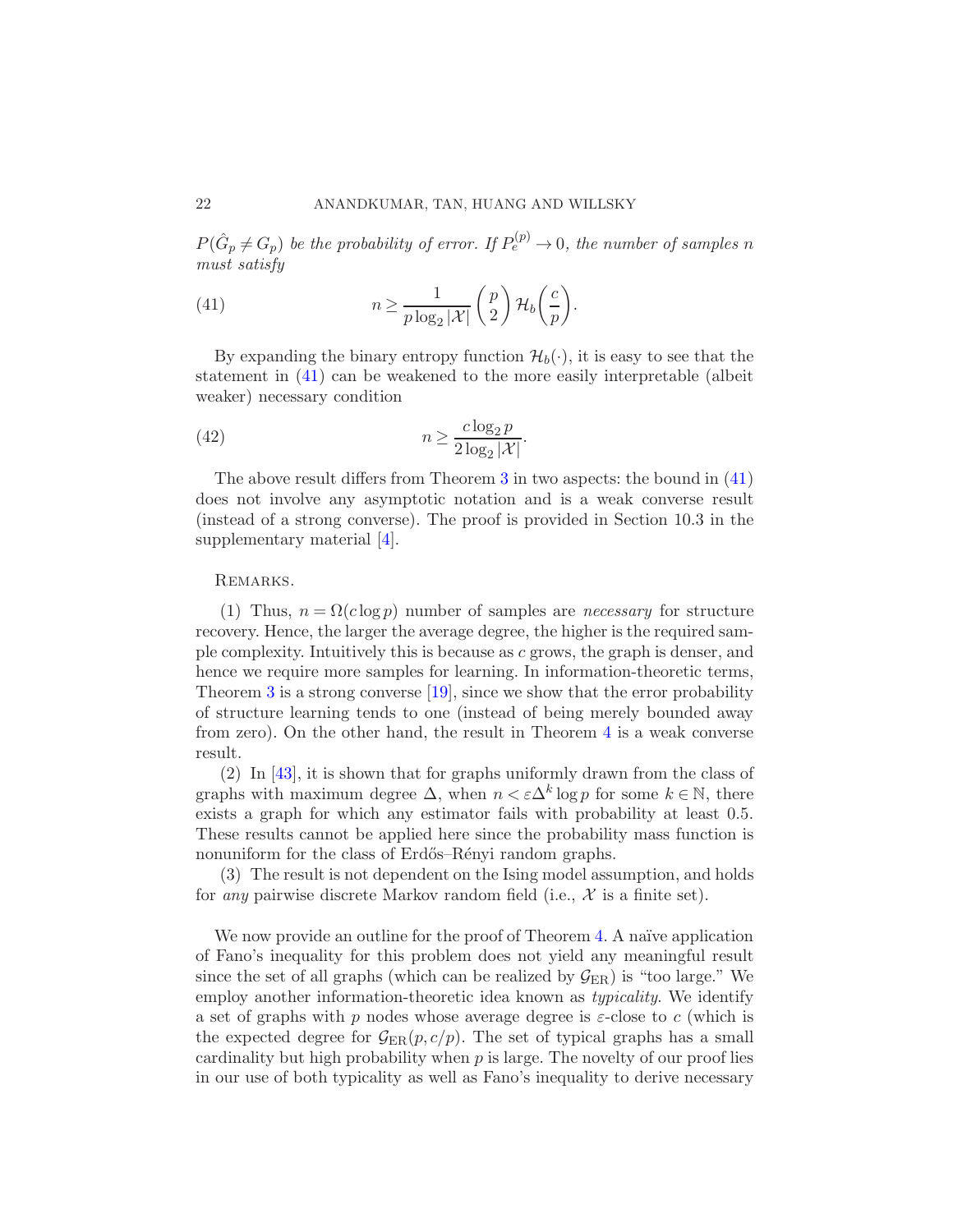conditions for structure learning. We can show that (i) the probability of the typical set tends to one as  $p \to \infty$ ; (ii) the graphs in the typical set are almost uniformly distributed (the asymptotic equipartition property); (iii) the cardinality of the typical set is small relative to the set of all graphs. A detailed discussion of these techniques is given in [\[3](#page-27-4)].

4.2. Other graph families. We now provide necessary conditions for recovery of graphs belonging to various graph ensembles considered in this paper. We first recap the results of [\[10\]](#page-28-6), Theorem 1, which is applicable for any uniform ensemble of graphs.

<span id="page-22-0"></span>THEOREM 5 (Lower bound on sample complexity). Assume that a graph  $G_p$ on p nodes is uniformly drawn from an ensemble G. Given n i.i.d. samples from an Ising model Markov on G, we have

(43) 
$$
P[\widehat{G}_p^n(\mathbf{X}_p^n) \neq G_p] \ge 1 - \frac{2^{np}}{|\mathcal{G}|}
$$

for any deterministic estimator  $\widehat{G}_p$ .

We provide bounds on the number of graphs in specific graph families considered earlier in the paper which gives us necessary conditions for their recovery.

LEMMA 2 (Bounds on size of graph families). The following bounds hold:

(1) For girth-bounded ensembles  $\mathcal{G}_{\text{Girth}}(p; g, \Delta_{\text{min}}, \Delta_{\text{max}}, k)$  with girth g, minimum degree  $\Delta_{\min}$ , maximum degree  $\Delta_{\max}$  and number of edges k, we have

(44) 
$$
p^k(p - g\Delta_{\text{max}}^g)^k \leq |\mathcal{G}_{\text{Girth}}(p; g, \Delta_{\text{min}}, \Delta_{\text{max}}, k)| \leq p^k(p - \Delta_{\text{min}}^g)^k.
$$

(2) For local-path ensembles  $\mathcal{G}_{LP}(p;\eta,\gamma,\Delta_{\min},\Delta_{\max},k)$  having  $\eta$  paths of length less than  $\gamma > 0$  between any two nodes, minimum degree  $\Delta_{\min} > 0$ , maximum degree  $\Delta_{\text{max}}$  and number of edges k,

$$
m_1 p^{k_1} (p - \gamma \Delta_{\max}^{\gamma})^{k_1} \left(\frac{\Delta_{\min}^{\gamma}}{2}\right)^{\eta - 1} \leq |\mathcal{G}_{\mathrm{LP}}(p; \eta, \gamma, \Delta_{\min}, \Delta_{\max}, k)|
$$
  
(45)  

$$
\leq m_2 p^{k_2} (p - \Delta_{\min}^{\gamma})^{k_2} \left(\frac{\gamma \Delta_{\max}^{\gamma}}{2}\right)^{\eta - 1},
$$

where  $k_1 := k - m_2(\eta - 1)$ ,  $k_2 := k - m_1(\eta - 1)$ ,  $m_1 := \frac{p}{\sqrt{\lambda^2}}$  $\frac{p}{\gamma \Delta_{\max}^{\gamma}}$  and  $m_2 := \frac{p}{\Delta_{\min}^{\gamma}}$  $\frac{p}{\Delta_{\min}^{\gamma}}$ .

(3) For augmented ensembles  $\mathcal{G}_{\text{Aug}}(p; d, \eta, \gamma, \Delta_{\text{min}}, \Delta_{\text{max}}, k)$  consisting of a local graph with (regular) degree d and a global graph  $G_{LP}(p; \eta, \gamma, \Delta_{\min},$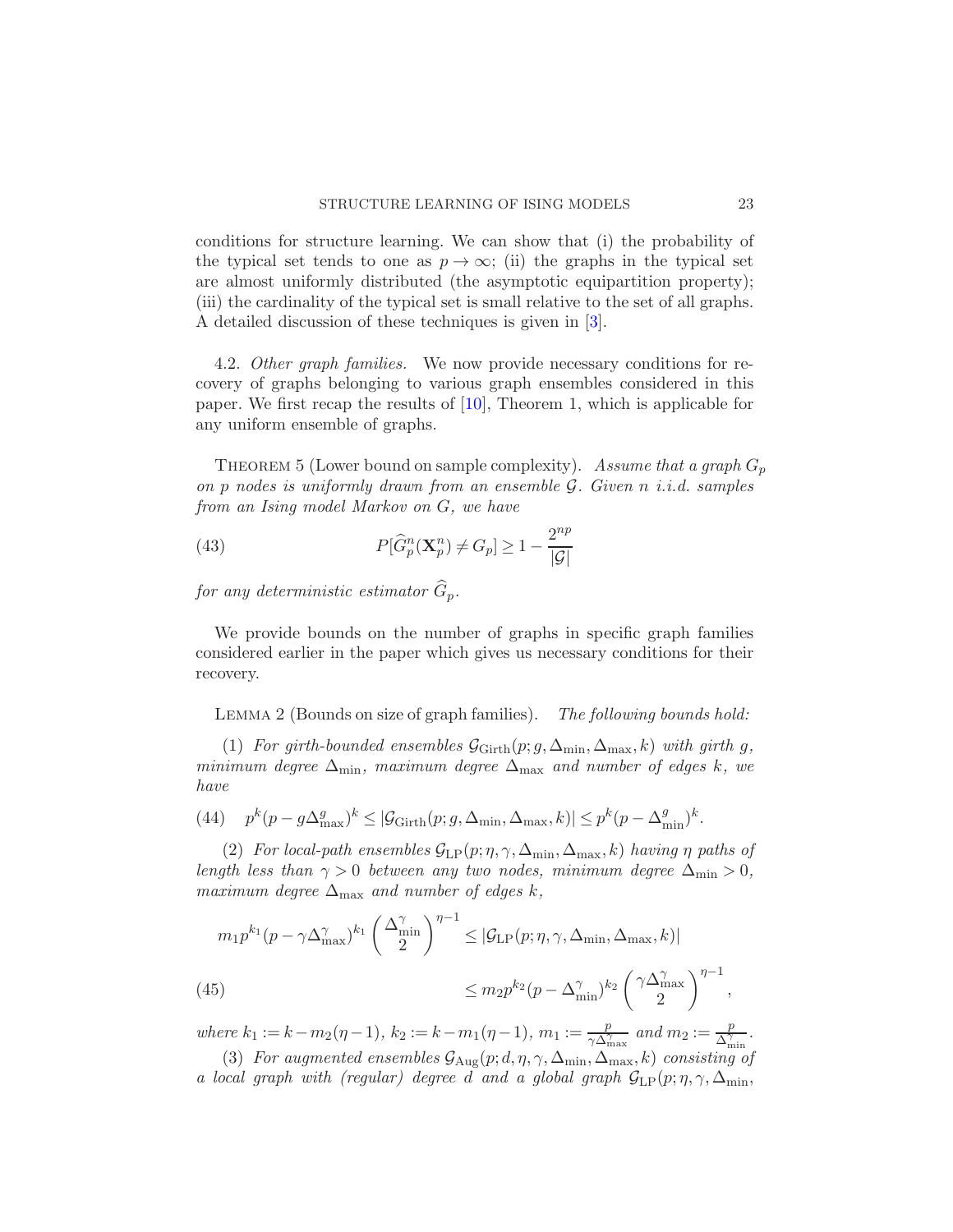$\Delta_{\text{max}}(k)$ , we have

(46)  
\n
$$
m_1 p^{k'_1} (p - \gamma \Delta_{\max}^{\gamma})^{k'_1} \left(\frac{\Delta_{\min}^{\gamma}}{2}\right)^{\eta - 1} \left(\frac{p - 1}{d}\right)
$$
\n
$$
\leq |\mathcal{G}_{\text{Aug}}(p; d, \eta, \gamma, \Delta_{\min}, \Delta_{\max}, k)|
$$
\n
$$
\leq m_2 p^{k'_2} (p - \Delta_{\min}^{\gamma})^{k'_2} \left(\frac{\gamma \Delta_{\max}^{\gamma}}{2}\right)^{\eta - 1} \left(\frac{p - 1}{d}\right)
$$

where  $k'_1 := k_1 + 1 - \frac{pd}{2}$  $\frac{bd}{2}$  and  $k'_2 := k_2 + 1 - \frac{pd}{2}$  $\frac{a_0}{2}$ , for  $k_1, k_2, m_1, m_2$  defined previously.

,

The proof of the above result is given in Section 10.2 in the supplementary material [\[4](#page-27-3)].

Remarks. Using the above results on lower bounds on the number of graphs in a given family, in conjunction with Theorem [5,](#page-22-0) we can obtain necessary conditions for different graph families. For instance, for girthconstrained families, when the girth g and maximum degree  $\Delta_{\text{max}}$  scale as  $O(poly log p)$ , we have that

(47) 
$$
n = \Omega \left[ \frac{k}{p} \log p \right]
$$

number of samples is necessary for structure estimation, where  $k$  is the number of edges. Similarly, for local path ensembles, when the path threshold  $\gamma$ and maximum degree  $\Delta_{\text{max}}$  scale as  $O(\text{poly}\log p)$ , the above bound in [\(47\)](#page-23-1) changes only slightly, and we have

<span id="page-23-1"></span>
$$
n = \Omega\!\left[\left(\frac{k}{p} - \frac{\eta - 1}{\Delta_{\min}^\gamma}\right)\log p\right]
$$

as the necessary condition, by substituting for  $k_1$ , and noting that the other terms scale slower than  $\log p$  under the above specified regime. Similarly, for augmented graphs, we have

$$
n = \Omega \left[ \left( \frac{k}{p} - \frac{\eta - 1}{\Delta_{\min}^{\gamma}} - \frac{d}{2} \right) \log p \right]
$$

as the necessary condition. Thus, for a wide class of graphs, we can characterize necessary conditions for structure estimation.

<span id="page-23-0"></span>5. Experiments. In this section experimental results are presented on synthetic data. We implement the proposed CVDT (based on conditional variation distances) and CMIT (based on conditional mutual information) methods under different thresholds, as well the  $\ell_1$  regularized logistic re-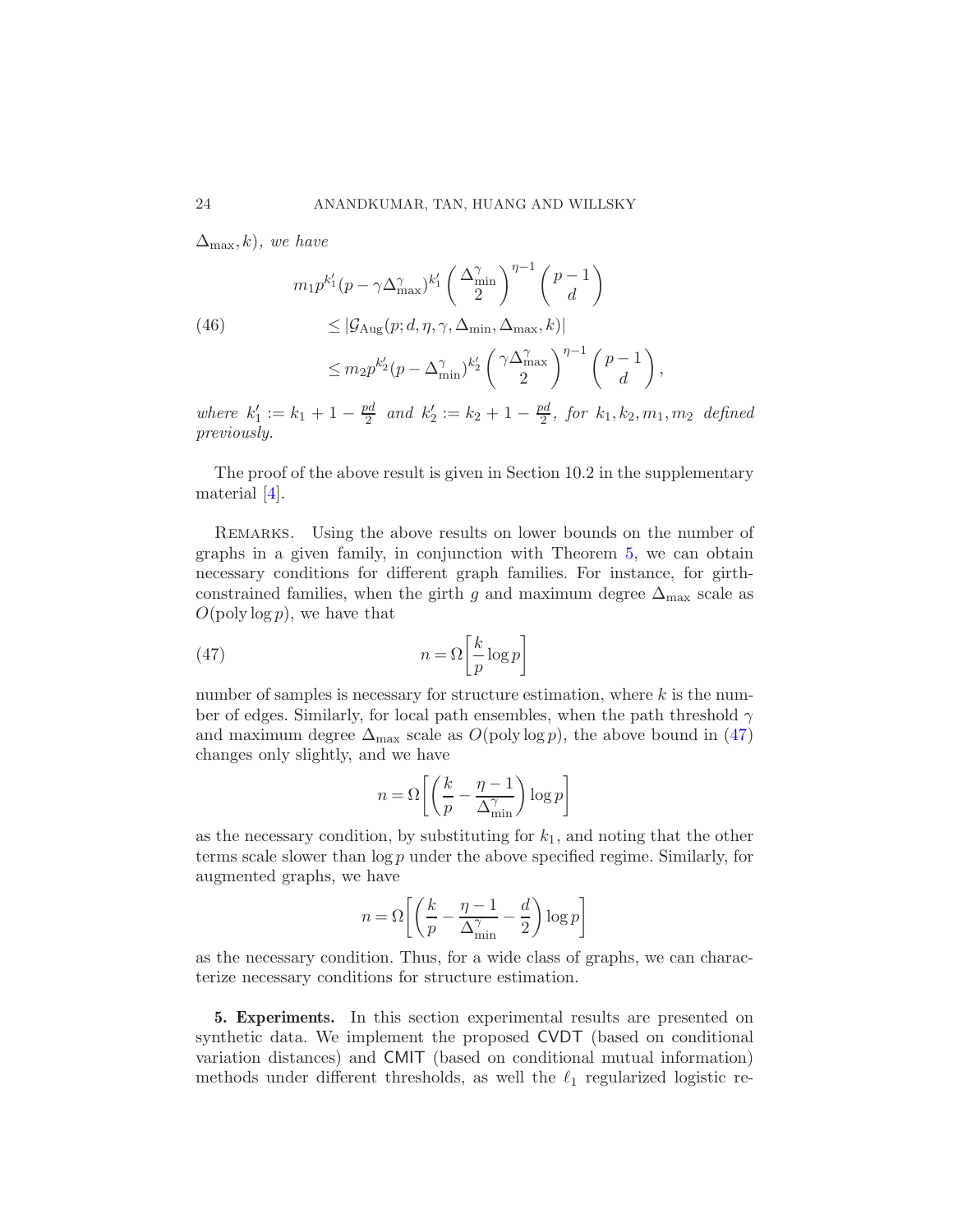gression  $[41]$  under different regularization parameters.<sup>[18](#page-24-0)</sup> The performance of the methods is compared using the notion of the edit distance between the estimated and the true graphs. We implement the proposed CVDT and CMIT methods in MATLAB and the  $\ell_1$  regularized logistic regression is eval-uated using L1General package.<sup>[19](#page-24-1)</sup> CONTEST<sup>[20](#page-24-2)</sup> package is used to generate the synthetic graphs, and  $\overrightarrow{UGM}^{21}$  $\overrightarrow{UGM}^{21}$  $\overrightarrow{UGM}^{21}$  package is used for implementing Gibbs sampling from the Ising Model. The datasets, software code and results are available at <http://newport.eecs.uci.edu/anandkumar>.

5.1. Data sets. In order to evaluate the CVDT performance in terms of quantity of errors in recovering the graph structure, we generate samples from Ising model for three typical graphs, namely, a single cycle graph whose  $\eta_{\text{cycle}} = 2$ , Erdős–Rényi random graph  $\mathcal{G}_{\text{ER}}(p, c/p)$  with average degree  $c = 1$ and the Watts and Strogatz model  $\mathcal{G}_{\text{WS}}(p,d,c/p)$  with degree of local graph  $d = 2$  and average degree of the global graph  $c = 1$ . Graphs of size  $p = 80$ and sample size  $n \in \{10^2, 5 \times 10^2, 10^3, 5 \times 10^3, 10^4, 10^5\}$  are considered.

Based on the generated graph topologies, we generate the potential matrix  $J_G$  whose sparsity pattern corresponds to that of the graph  $G$ . By convention, diagonal elements  $\mathbf{J}(i, i) = 0$  for all  $i \in V$ . We consider both attractive and general models. For attractive models, we consider the nonzero off-diagonal entries of **J** as uniformly distributed in  $[0.1, 0.2]$ . For the general model, we consider the nonzero off-diagonal entries of J as uniformly distributed in  $[0.1, 0.2] \cup [-0.1, -0.2]$ . Potential vector is set to 0 resulting in a symmetric Ising model. Gibbs sampling method is used to generate samples. The knowledge of the bound on local separators  $\eta$  is assumed to be available in our experiments. We employ normalized edit distances as the performance criterion. Since we know the ground truth for synthetic data, it is possible to evaluate this measure. The thresholds  $\xi_{n,p}$  for CVDT/CMIT and the regularization parameter  $\lambda_n$  for the  $\ell_1$  regularized logistic regression are selected based on the best edit distances for each method.

5.2. Experimental results. Table [1](#page-25-0) presents the experimental outcomes, and an explicit comparison of the three graph estimation methods is illustrated in Figure [2](#page-26-0) for attractive models, and in Figure [3](#page-27-6) for mixed models (with both positive and negative edge potentials). Similar trends are observed for both attractive and mixed models. We note that the edit distance

<span id="page-24-0"></span><sup>18</sup>For the convex relaxation method in [\[41\]](#page-29-4), the regularization parameter denotes the weight associated with the  $\ell_1$  term.

<span id="page-24-1"></span> $^{19}{\rm LI}$ General is available at  ${\tt http://www.di.ens.fr/~mschmidt/Software/L1General}$  . [html](http://www.di.ens.fr/~mschmidt/Software/L1General.html).

 $^{20}$ CONTEST is at [http://www.mathstat.strath.ac.uk/research/groups/numerical](http://www.mathstat.strath.ac.uk/research/groups/numerical_analysis/contest)\_ [analysis/contest](http://www.mathstat.strath.ac.uk/research/groups/numerical_analysis/contest).

<span id="page-24-3"></span><span id="page-24-2"></span> $^{21}$ UGM is at <http://www.di.ens.fr/~mschmidt/Software/UGM.html>.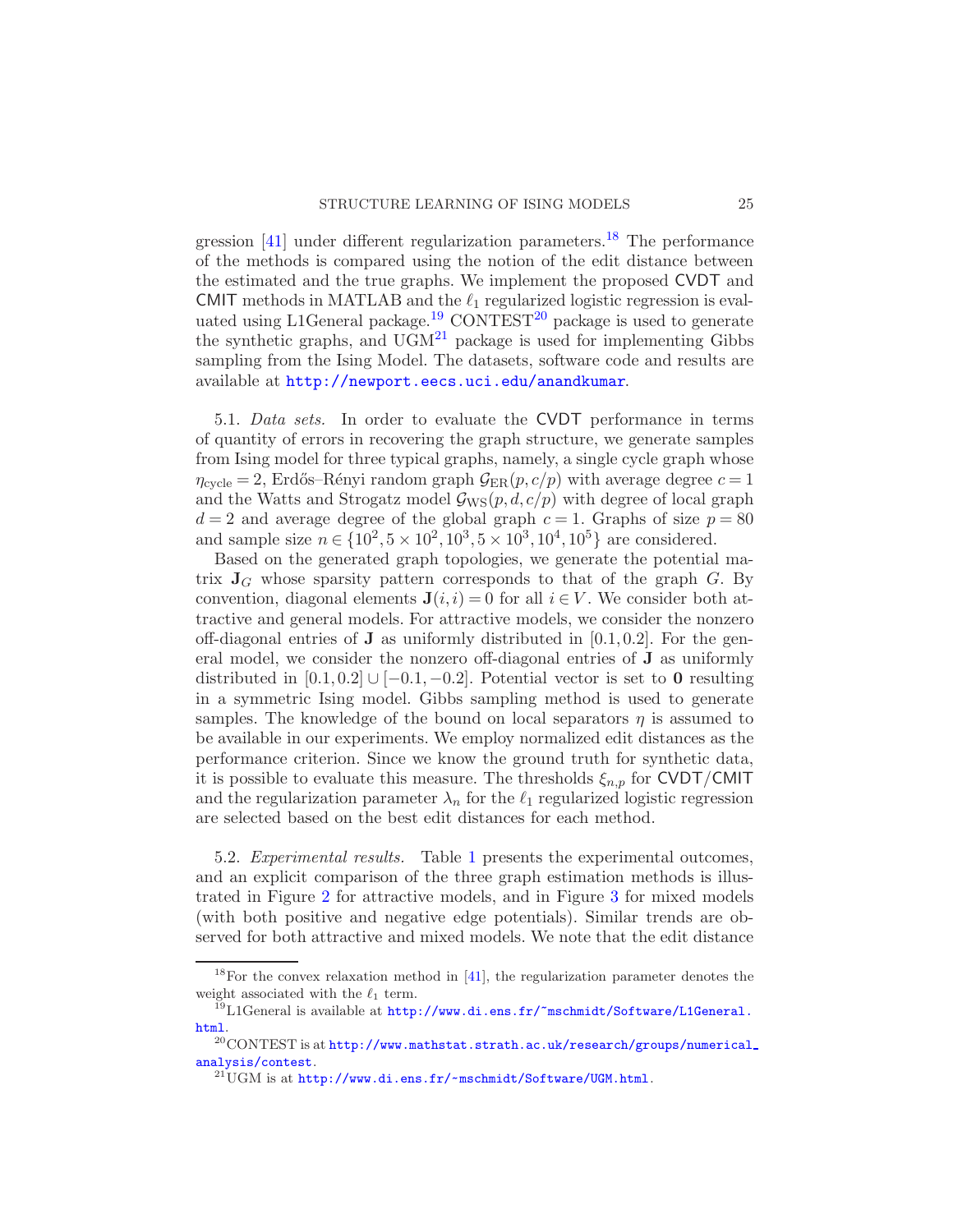TABLE 1

<span id="page-25-0"></span>*Normalized edit distance under* CVDT *(based on conditional variation distances),* CMIT *(based on conditional mutual information) and* ℓ<sup>1</sup> *penalized neighborhood selection on synthetic data from graphs listed above for attractive and mixed Ising models, where* n *denotes the number of samples*

| Graph | $\boldsymbol{n}$ | <b>CVDT</b><br>(attractive) | <b>CMIT</b><br>(attractive) | $\ell_1$ penalty<br>(attractive) | <b>CVDT</b><br>(mixed) | <b>CMIT</b><br>(mixed) | $\ell_1$ penalty<br>(mixed) |
|-------|------------------|-----------------------------|-----------------------------|----------------------------------|------------------------|------------------------|-----------------------------|
| Cycle | $1 \times 10^2$  | 1.0000                      | 1.0000                      | 1.0000                           | 1.0000                 | 1.0000                 | 1.0000                      |
| ER.   | $1 \times 10^2$  | 1.0000                      | 1.0000                      | 1.0000                           | 1.0000                 | 1.0000                 | 1.0000                      |
| WS    | $1\times10^2$    | 1.0000                      | 1.0000                      | 1.0000                           | 1.0000                 | 1.0000                 | 1.0000                      |
| Cycle | $5 \times 10^2$  | 1.0000                      | 0.5000                      | 1.0000                           | 0.975                  | 0.475                  | 1.0000                      |
| ER    | $5 \times 10^2$  | 1.0000                      | 0.5300                      | 1.0000                           | 0.9189                 | 0.5946                 | 1.0000                      |
| WS    | $5 \times 10^2$  | 1.0000                      | 0.3313                      | 1.0000                           | 1.0000                 | 0.3313                 | 1.0000                      |
| Cycle | $1\times10^3$    | 0.7125                      | 0.1750                      | 0.4000                           | 0.7250                 | 0.1500                 | 0.3063                      |
| ER.   | $1\times10^3$    | 0.7428                      | 0.1020                      | 0.3378                           | 0.6757                 | 0.1351                 | 0.4342                      |
| WS    | $1\times10^3$    | 0.9937                      | 0.1438                      | 0.1625                           | 0.9938                 | 0.1438                 | 0.4255                      |
| Cycle | $5 \times 10^3$  | 0.0125                      | 0.0000                      | 0.1937                           | 0.0125                 | 0.0000                 | 0.1500                      |
| ER.   | $5\times10^3$    | 0.0000                      | 0.0204                      | 0.2031                           | 0.0000                 | 0.1053                 | 0.0000                      |
| WS    | $5\times10^3$    | 0.3827                      | 0.0000                      | 0.0312                           | 0.5688                 | 0.0000                 | 0.2671                      |
| Cycle | $1 \times 10^4$  | 0.0000                      | 0.0000                      | 0.0000                           | 0.3063                 | 0.0000                 | 0.0000                      |
| ER.   | $1\times10^4$    | 0.0000                      | 0.0000                      | 0.0000                           | 0.0000                 | 0.0000                 | 0.0000                      |
| WS    | $1\times10^4$    | 0.0000                      | 0.0000                      | 0.0000                           | 0.0000                 | 0.0000                 | 0.0000                      |

decays as the number of samples increases, as expected. As long as there are enough number of samples (larger than 10,000), all the methods recover the graph structure accurately, that is, with zero error. In terms of the decaying rate of errors, the  $\ell_1$  logistic regression method has a faster rate than CVDT for the Watts–Strogatz graph in all regimes, while for the cycle graph and the Erdős–Rényi graph, the rates for CVDT and the  $\ell_1$  method are alternatively better depending on n. However, CMIT has the fastest rate of decay of edit distance for all the three graphs, although theoretically, CVDT has better sample complexity guarantees compared to CMIT; see Theorem [1](#page-11-3) and related remarks. With regard to the running time, CVDT and CMIT are faster for the graphs under consideration, since there is one global threshold to be selected for finding all the edges, while for logistic regression, selection of the regularization parameter needs to be carried out for each neighborhood in the graph. This is especially expensive for large graphs.

6. Conclusion. In this paper, we adopted a novel and a unified paradigm for Ising model selection. We presented a simple local algorithm for structure estimation with low computational and sample complexities under a set of mild and transparent conditions. This algorithm succeeds on a wide range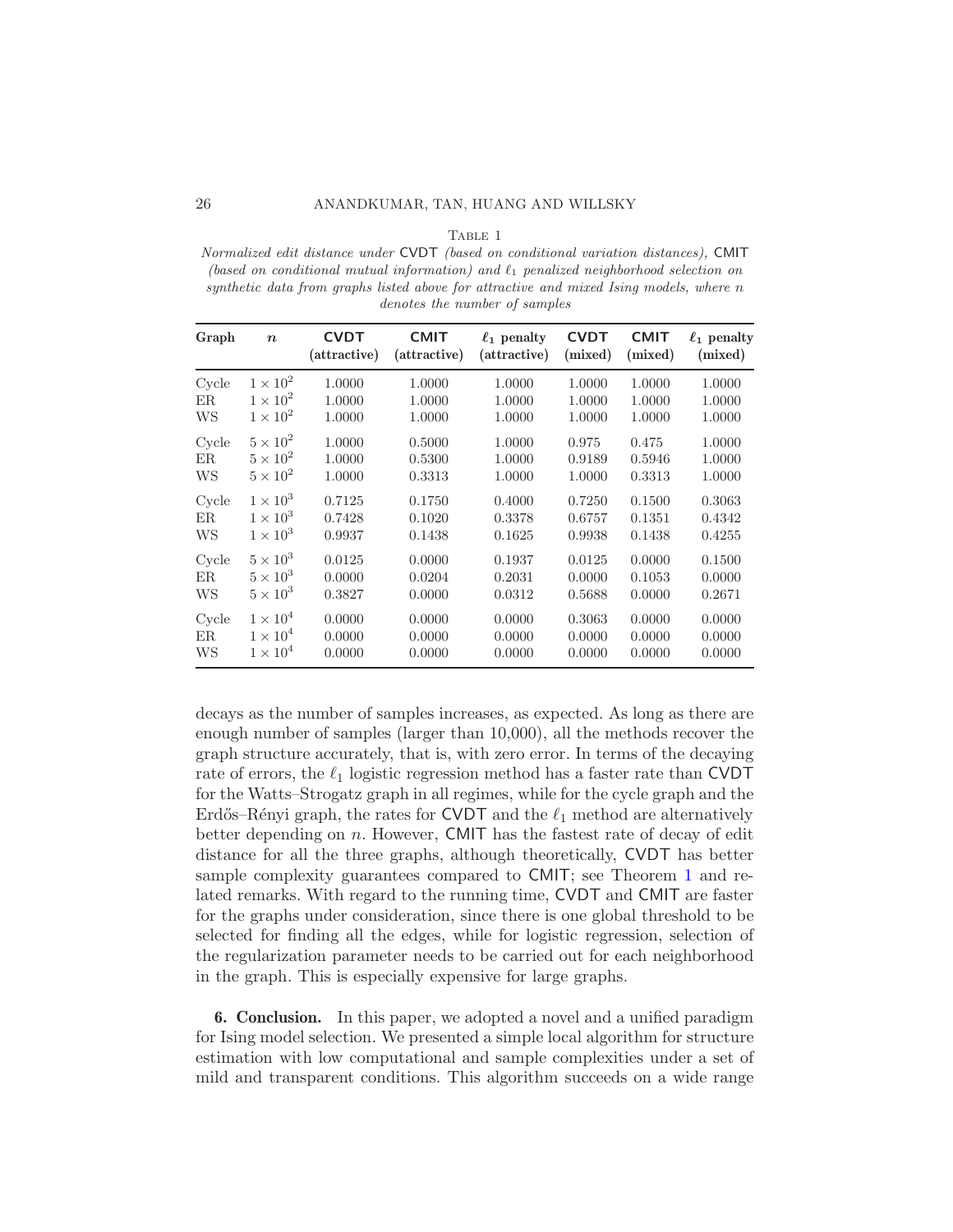

<span id="page-26-0"></span>FIG. 2. CVDT, CMIT and  $\ell_1$  penalized logistic regression on synthetic data from an *attractive Ising model.*

of graph ensembles such as the Erdős–Rényi ensemble, small-world networks etc. based on a local separation criterion.

## SUPPLEMENTARY MATERIAL

Supplement to "High-dimensional structure estimation in Ising models: Local separation criterion" (DOI: [10.1214/12-AOS1009SUPP;](http://dx.doi.org/10.1214/12-AOS1009SUPP) .pdf). Detailed analysis and proofs.

Acknowledgments. The authors thank Sujay Sanghavi (U.T. Austin), Elchanan Mossel (UC Berkeley), Martin Wainwright (UC Berkeley), Sebastien Roch (UCLA), Rui Wu (UIUC) and Divyanshu Vats (U. Minn.) for extensive comments, and Béla Bollobás (Cambridge) for discussions on random graphs. The authors thank the anonymous reviewers and the co-editor Peter Bühlmann (ETH) for valuable comments that significantly improved this manuscript.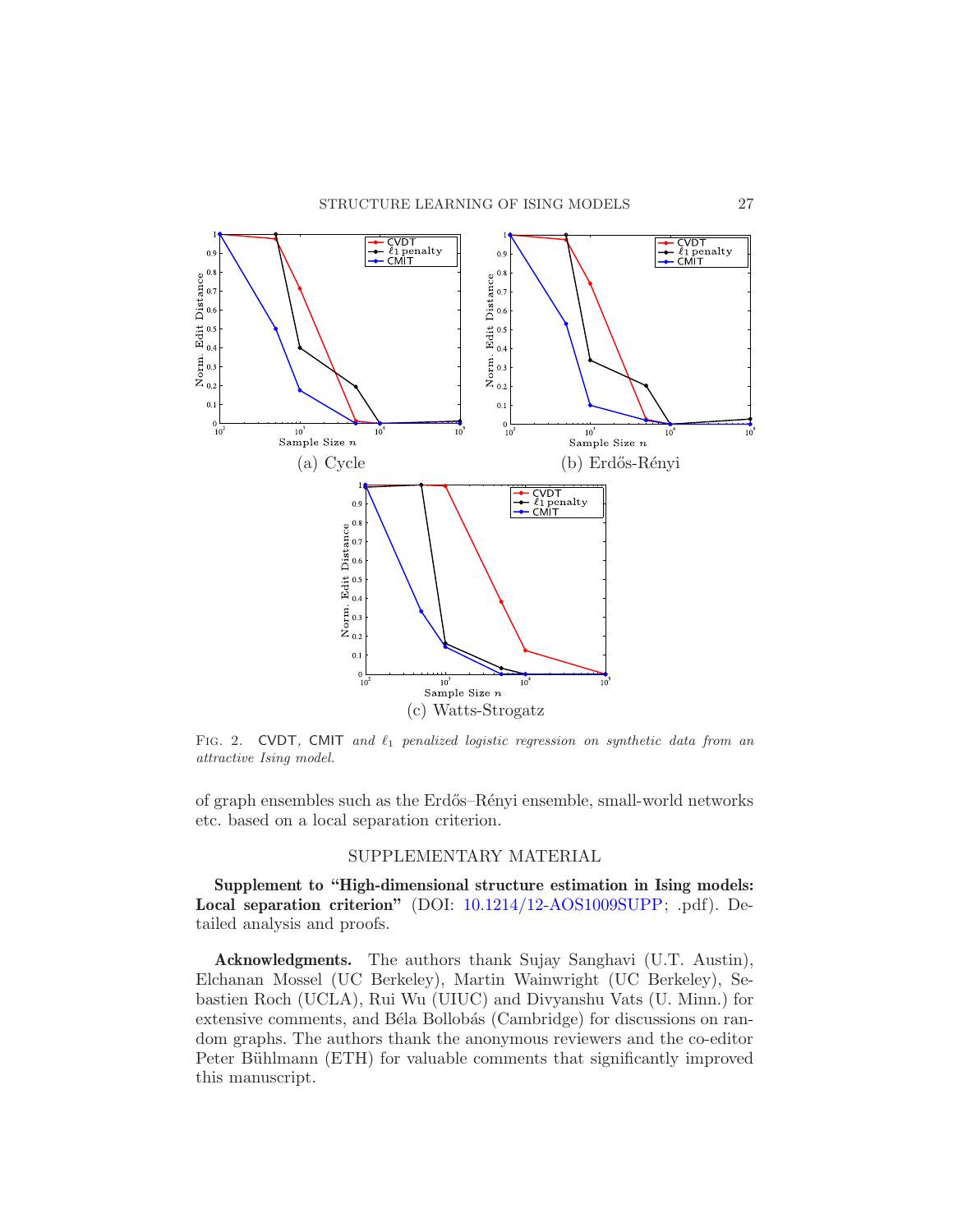

<span id="page-27-6"></span>FIG. 3. CVDT, CMIT and  $\ell_1$  penalized logistic regression on synthetic data from a mixed *Ising model (with both positive and negative edge potentials).*

### REFERENCES

- <span id="page-27-2"></span>[1] Abbeel, P., Koller, D. and Ng, A. Y. (2006). Learning factor graphs in polynomial time and sample complexity. *J. Mach. Learn. Res.* 7 1743–1788. [MR2274423](http://www.ams.org/mathscinet-getitem?mr=2274423)
- <span id="page-27-0"></span>[2] ALBERT, R. and BARABÁSI, A.-L. (2002). Statistical mechanics of complex networks. *Rev. Modern Phys.* 74 47–97. [MR1895096](http://www.ams.org/mathscinet-getitem?mr=1895096)
- <span id="page-27-4"></span>[3] Anandkumar, A., Tan, V. Y. F., Huang, F. and Willsky, A. S. (2011). High-dimensional Gaussian graphical model selection: Tractable graph families. Preprint. Available at arXiv[:1107.1270.](http://arxiv.org/abs/1107.1270)
- <span id="page-27-3"></span>[4] ANANDKUMAR, A., TAN, V. Y. F., HUANG, F. and WILLSKY, A. S. (2012). Supplement to "High-dimensional structure learning of Ising models: Local separation criterion." DOI[:10.1214/12-AOS1009SUPP.](http://dx.doi.org/10.1214/12-AOS1009SUPP)
- <span id="page-27-5"></span>[5] Bayati, M., Montanari, A. and Saberi, A. (2009). Generating random graphs with large girth. In *Proceedings of the Twentieth Annual ACM-SIAM Symposium on Discrete Algorithms* 566–575. SIAM, Philadelphia, PA. [MR2809261](http://www.ams.org/mathscinet-getitem?mr=2809261)
- <span id="page-27-1"></span>[6] BENTO, J. and MONTANARI, A. (2009). Which graphical models are difficult to learn? In *Proc. of Neural Information Processing Systems (NIPS)*.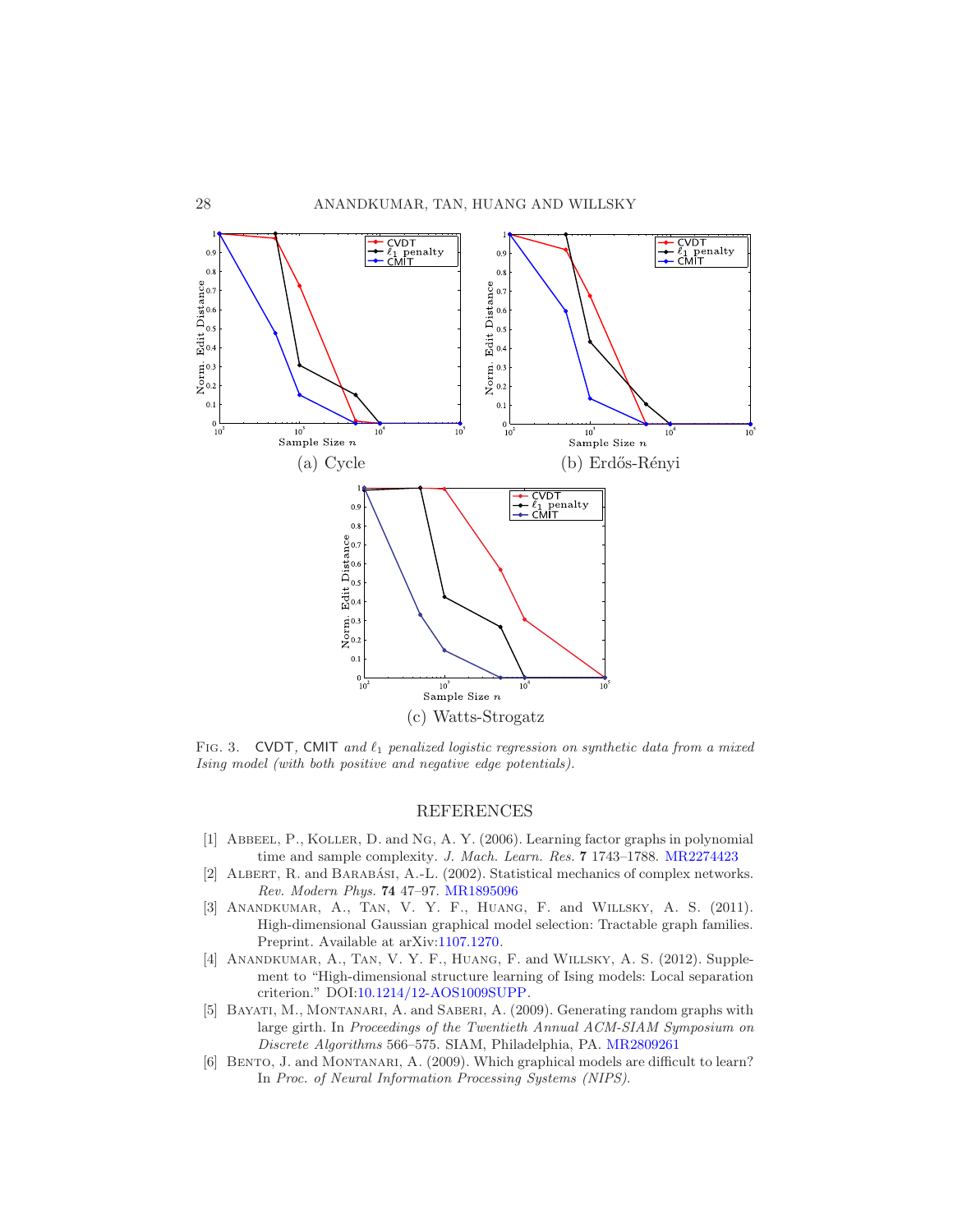- <span id="page-28-4"></span>[7] Bogdanov, A., Mossel, E. and Vadhan, S. (2008). The complexity of distinguishing Markov random fields. In *Approximation, Randomization and Combinatorial Optimization*. *Lecture Notes in Comput. Sci.* 5171 331–342. Springer, Berlin. [MR2538798](http://www.ams.org/mathscinet-getitem?mr=2538798)
- <span id="page-28-8"></span>[8] Bollobas, B. ´ (1985). *Random Graphs*. Academic Press, London. [MR0809996](http://www.ams.org/mathscinet-getitem?mr=0809996)
- <span id="page-28-13"></span>[9] Br´emaud, P. (1999). *Markov Chains: Gibbs Fields, Monte Carlo Simulation, and Queues*. *Texts in Applied Mathematics* 31. Springer, New York. [MR1689633](http://www.ams.org/mathscinet-getitem?mr=1689633)
- <span id="page-28-6"></span>[10] Bresler, G., Mossel, E. and Sly, A. (2008). Reconstruction of Markov random fields from samples: Some observations and algorithms. In *Approximation, Randomization and Combinatorial Optimization*. *Lecture Notes in Computer Science* 5171 343–356. Springer, Berlin. [MR2538799](http://www.ams.org/mathscinet-getitem?mr=2538799)
- <span id="page-28-7"></span>[11] Chandrasekaran, V., Parrilo, P. A. and Willsky, A. S. (2010). Latent variable graphical model selection via convex optimization. *Ann. Statist.* To appear. Preprint. Available on ArXiv.
- <span id="page-28-11"></span>[12] CHECHETKA, A. and GUESTRIN, C. (2007). Efficient principled learning of thin junction trees. In *Advances in Neural Information Processing Systems (NIPS)*.
- <span id="page-28-12"></span>[13] Cheng, J., Greiner, R., Kelly, J., Bell, D. and Liu, W. (2002). Learning Bayesian networks from data: An information-theory based approach. *Artificial Intelligence* 137 43–90. [MR1906473](http://www.ams.org/mathscinet-getitem?mr=1906473)
- <span id="page-28-0"></span>[14] CHOI, M. J., LIM, J. J., TORRALBA, A. and WILLSKY, A. S. (2010). Exploiting hierarchical context on a large database of object categories. In *IEEE Conf. on Computer Vision and Pattern Recognition (CVPR)*.
- <span id="page-28-2"></span>[15] CHOI, M. J., TAN, V. Y. F., ANANDKUMAR, A. and WILLSKY, A. S. (2011). Learning latent tree graphical models. *J. Mach. Learn. Res.* 12 1771–1812. [MR2813153](http://www.ams.org/mathscinet-getitem?mr=2813153)
- <span id="page-28-5"></span>[16] Chow, C. and Liu, C. (1968). Approximating Discrete Probability Distributions with Dependence Trees. *IEEE Tran. on Information Theory* 14 462–467.
- <span id="page-28-16"></span>[17] Chung, F. R. K. (1997). *Spectral Graph Theory*. *CBMS Regional Conference Series in Mathematics* 92. Published for the Conference Board of the Mathematical Sciences, Washington, DC. [MR1421568](http://www.ams.org/mathscinet-getitem?mr=1421568)
- <span id="page-28-9"></span>[18] Chung, F. R. K. and Lu, L. (2006). *Complex Graphs and Network*. Amer. Math. Soc., Providence, RI.
- <span id="page-28-19"></span>[19] Cover, T. M. and Thomas, J. A. (2006). *Elements of Information Theory*, 2nd ed. Wiley, Hoboken, NJ. [MR2239987](http://www.ams.org/mathscinet-getitem?mr=2239987)
- <span id="page-28-18"></span>[20] DOMMERS, S., GIARDINA, C. and VAN DER HOFSTAD, R. (2010). Ising models on power-law random graphs. *J. Stat. Phys.* 141 1–23.
- <span id="page-28-1"></span>[21] Durbin, R., Eddy, S. R., Krogh, A. and Mitchison, G. (1999). *Biological Sequence Analysis: Probabilistic Models of Proteins and Nucleic Acids*. Cambridge Univ. Press, Cambridge.
- <span id="page-28-14"></span>[22] Eppstein, D. (2000). Diameter and treewidth in minor-closed graph families. *Algorithmica* 27 275–291. [MR1759751](http://www.ams.org/mathscinet-getitem?mr=1759751)
- <span id="page-28-10"></span>[23] Galam, S. (1997). Rational group decision making: A random field Ising model at T = 0. *Physica A: Statistical and Theoretical Physics* 238 66–80.
- <span id="page-28-17"></span>[24] GAMBURD, A., HOORY, S., SHAHSHAHANI, M., SHALEV, A. and VIRÁG, B. (2009). On the girth of random Cayley graphs. *Random Structures Algorithms* 35 100– 117. [MR2532876](http://www.ams.org/mathscinet-getitem?mr=2532876)
- <span id="page-28-3"></span>[25] Grabowski, A. and Kosinski, R. (2006). Ising-based model of opinion formation in a complex network of interpersonal interactions. *Physica A: Statistical Mechanics and Its Applications* 361 651–664.
- <span id="page-28-15"></span>[26] KALISCH, M. and BÜHLMANN, P. (2007). Estimating high-dimensional directed acyclic graphs with the PC-algorithm. *J. Mach. Learn. Res.* 8 613–636.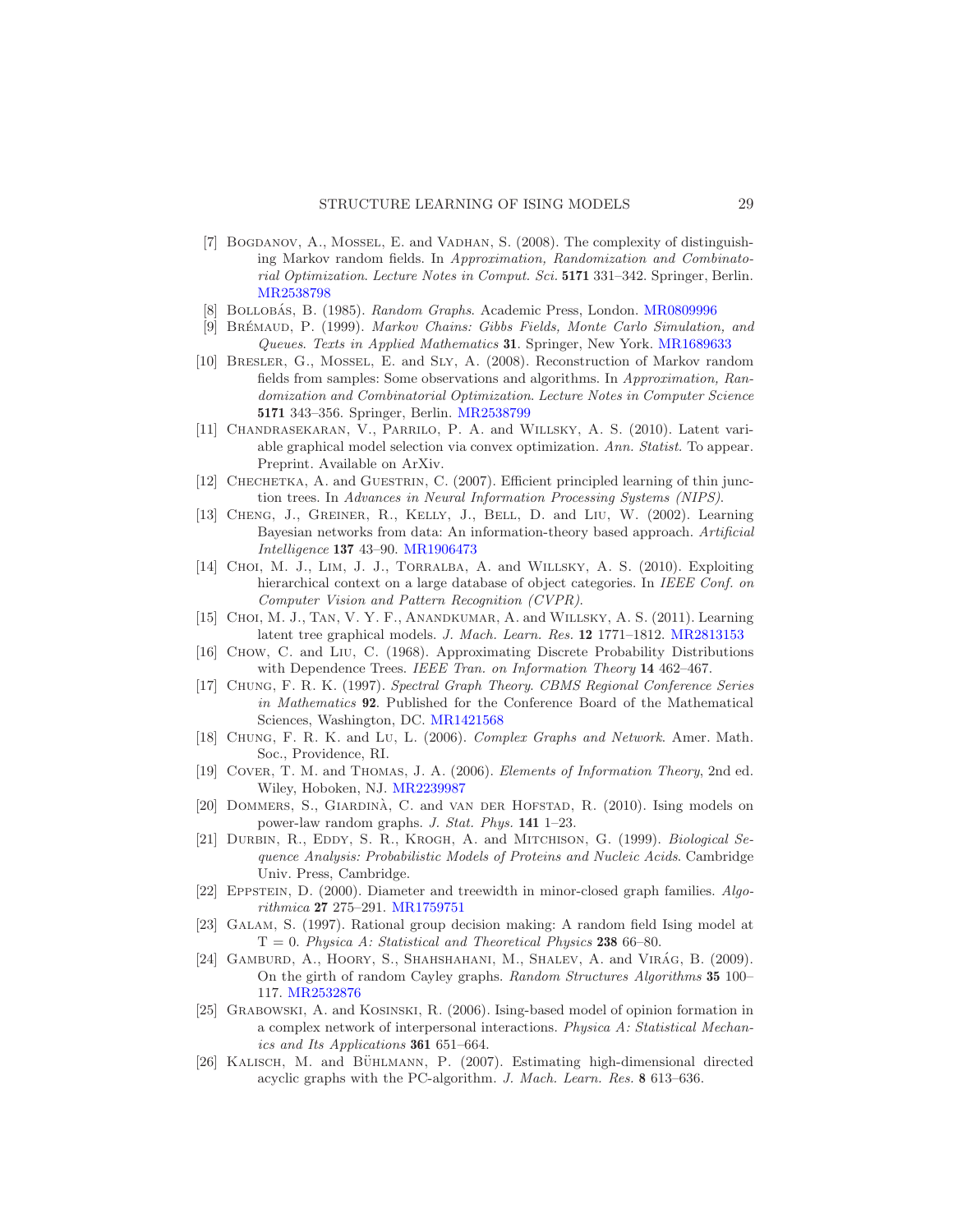#### 30 ANANDKUMAR, TAN, HUANG AND WILLSKY

- <span id="page-29-1"></span>[27] KARGER, D. and SREBRO, N. (2001). Learning Markov networks: Maximum bounded tree-width graphs. In *Proceedings of the Twelfth Annual ACM-SIAM Symposium on Discrete Algorithms (Washington, DC, 2001)* 392–401. SIAM, Philadelphia, PA. [MR1958431](http://www.ams.org/mathscinet-getitem?mr=1958431)
- <span id="page-29-16"></span>[28] Kearns, M. J. and Vazirani, U. V. (1994). *An Introduction to Computational Learning Theory*. MIT Press, Cambridge, MA. [MR1292868](http://www.ams.org/mathscinet-getitem?mr=1292868)
- <span id="page-29-12"></span>[29] Kloks, T. (1994). Only few graphs have bounded treewidth. *Springer Lecture Notes in Computer Science* 842 51–60.
- <span id="page-29-0"></span>[30] Laciana, C. E. and Rovere, S. L. (2010). Ising-like agent-based technology diffusion model: Adoption patterns vs. seeding strategies. *Physica A: Statistical Mechanics and Its Applications* 390 1139–1149.
- <span id="page-29-15"></span>[31] Lauritzen, S. L. (1996). *Graphical Models*. *Oxford Statistical Science Series* 17. Oxford Univ. Press, New York. [MR1419991](http://www.ams.org/mathscinet-getitem?mr=1419991)
- <span id="page-29-8"></span>[32] Levin, D. A., Peres, Y. and Wilmer, E. L. (2008). *Markov Chains and Mixing Times.* Amer. Math. Soc., Providence, RI.
- <span id="page-29-10"></span>[33] LIU, H., XU, M., GU, H., GUPTA, A., LAFFERTY, J. and WASSERMAN, L. (2011). Forest density estimation. *J. Mach. Learn. Res.* 12 907–951. [MR2786914](http://www.ams.org/mathscinet-getitem?mr=2786914)
- <span id="page-29-7"></span>[34] LIU, S., YING, L. and SHAKKOTTAI, S. (2010). Influence maximization in social networks: An ising-model-based approach. In *Proc. 48th Annual Allerton Conference on Communication, Control, and Computing*.
- <span id="page-29-18"></span>[35] Lovász, L., Neumann Lara, V. and Plummer, M. (1978). Mengerian theorems for paths of bounded length. *Period. Math. Hungar.* 9 269–276. [MR0509677](http://www.ams.org/mathscinet-getitem?mr=0509677)
- <span id="page-29-17"></span>[36] McKay, B. D., WORMALD, N. C. and WYSOCKA, B. (2004). Short cycles in random regular graphs. *Electron. J. Combin.* 11 Research Paper 66, 12 pp. (electronic). [MR2097332](http://www.ams.org/mathscinet-getitem?mr=2097332)
- <span id="page-29-3"></span>[37] MEINSHAUSEN, N. and BÜHLMANN, P. (2006). High-dimensional graphs and variable selection with the lasso. *Ann. Statist.* 34 1436–1462. [MR2278363](http://www.ams.org/mathscinet-getitem?mr=2278363)
- <span id="page-29-13"></span>[38] Mitliagkas, I. and Vishwanath, S. (2010). Strong information-theoretic limits for source/model recovery. In *Proc. 48th Annual Allerton Conference on Communication, Control and Computing*.
- <span id="page-29-2"></span>[39] NETRAPALLI, P., BANERJEE, S., SANGHAVI, S. and SHAKKOTTAI, S. (2010). Greedy learning of Markov network structure. In *Proc. 48th Annual Allerton Conference on Communication, Control and Computing*.
- <span id="page-29-6"></span>[40] Newman, M. E. J., Watts, D. J. and Strogatz, S. H. (2002). Random graph models of social networks. *Proc. Natl. Acad. Sci. USA* 99 2566–2572.
- <span id="page-29-4"></span>[41] RAVIKUMAR, P., WAINWRIGHT, M. J. and LAFFERTY, J. (2010). High-dimensional Ising model selection using ℓ1-regularized logistic regression. *Ann. Statist.* 38 1287–1319. [MR2662343](http://www.ams.org/mathscinet-getitem?mr=2662343)
- <span id="page-29-5"></span>[42] RAVIKUMAR, P., WAINWRIGHT, M. J., RASKUTTI, G. and YU, B. (2011). Highdimensional covariance estimation by minimizing  $\ell_1$ -penalized log-determinant divergence. *Electron. J. Stat.* 5 935–980. [MR2836766](http://www.ams.org/mathscinet-getitem?mr=2836766)
- <span id="page-29-14"></span>[43] SANTHANAM, N. P. and WAINWRIGHT, M. J. (2008). Information-theoretic limits of high-dimensional model selection. In *International Symposium on Information Theory*.
- <span id="page-29-11"></span>[44] Spirtes, P. and Meek, C. (1995). Learning Bayesian networks with discrete variables from data. In *Proc. of Intl. Conf. on Knowledge Discovery and Data Mining* 294–299.
- <span id="page-29-9"></span>[45] TAN, V. Y. F., ANANDKUMAR, A., TONG, L. and WILLSKY, A. S. (2011). A largedeviation analysis of the maximum-likelihood learning of Markov tree structures. *IEEE Trans. Inform. Theory* 57 1714–1735. [MR2815845](http://www.ams.org/mathscinet-getitem?mr=2815845)